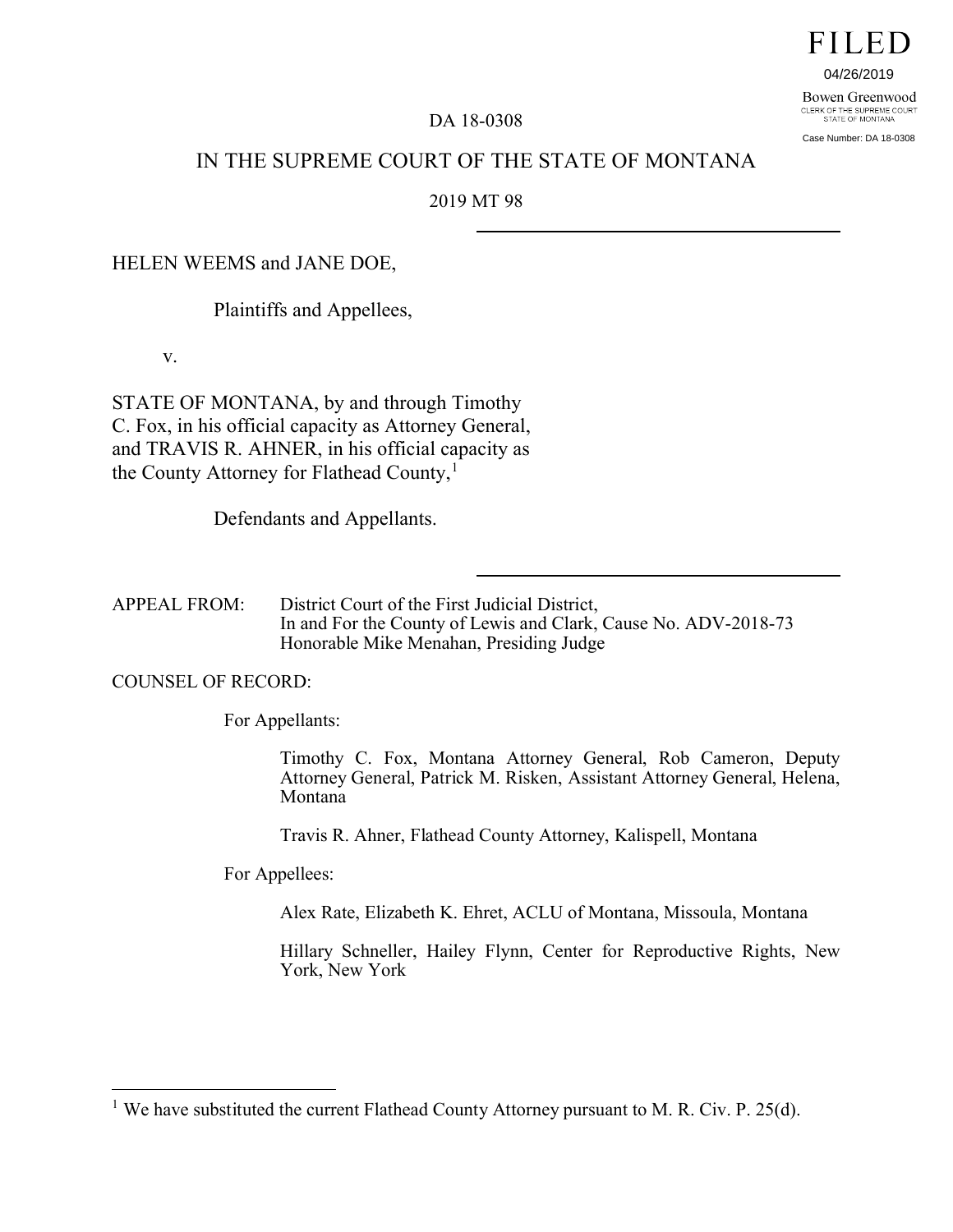For Amicus Montana Public Health Association:

Simona G. Strauss, Simpson Thacher and Bartlett LLP, Palo Alto, California

Lindsay Beck, Beck, Amsden and Stalpes, PLLC, Bozeman, Montana

Submitted on Briefs: January 30, 2019

Decided: April 26, 2019

Filed:

 $B - G -$ Clerk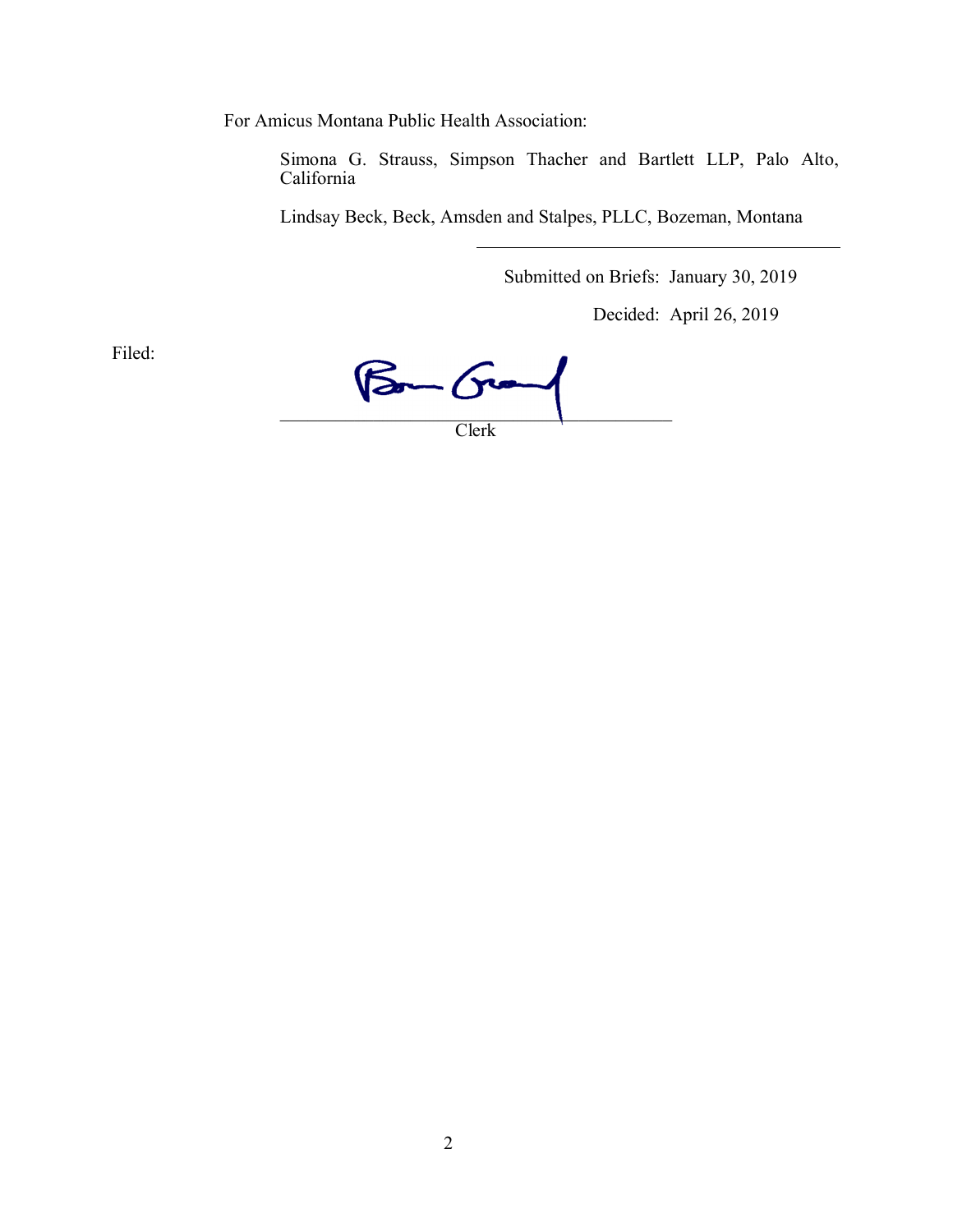Justice Beth Baker delivered the Opinion of the Court.

¶1 Twenty years ago, this Court held that a statute preventing a woman from obtaining a lawful medical procedure—a pre-viability abortion—from a health care provider of her choosing unconstitutionally infringed her right to individual privacy under Montana's Constitution. *Armstrong v. State*, 1999 MT 261, ¶¶ 2, 75, 296 Mont. 361, 989 P.2d 364. We used the term "health care provider"

to refer to any physician, physician assistant-certified, nurse, nurse-practitioner or other professional who has been determined by the appropriate medical examining and licensing authority to be competent by reason of education, training or experience, to perform the particular medical procedure or category of procedures at issue or to provide the particular medical service or category of services which the patient seeks from the health care provider.

*Armstrong*, ¶ 2, n.1. Six years later, the Montana Legislature amended § 50-20-109(1)(a), MCA, to restrict the performance of pre-viability abortions to licensed physicians and physician assistants-certified. 2005 Mont. Laws, ch. 519, § 27. Plaintiffs, a Certified Nurse Practitioner (CNP) and Certified Nurse Midwife (CNM), filed this action in 2018, seeking a declaratory judgment that the statute violates Montana's constitutional right of privacy, equal protection, and dignity. They moved for a preliminary injunction. Both parties submitted affidavits, and neither requested an evidentiary hearing. After considering the affidavits and legal arguments presented by all parties, the District Court granted that relief on April 4, 2018. Pursuant to M. R. App. P. 6(3)(e), the State appeals on the alternative grounds that the District Court: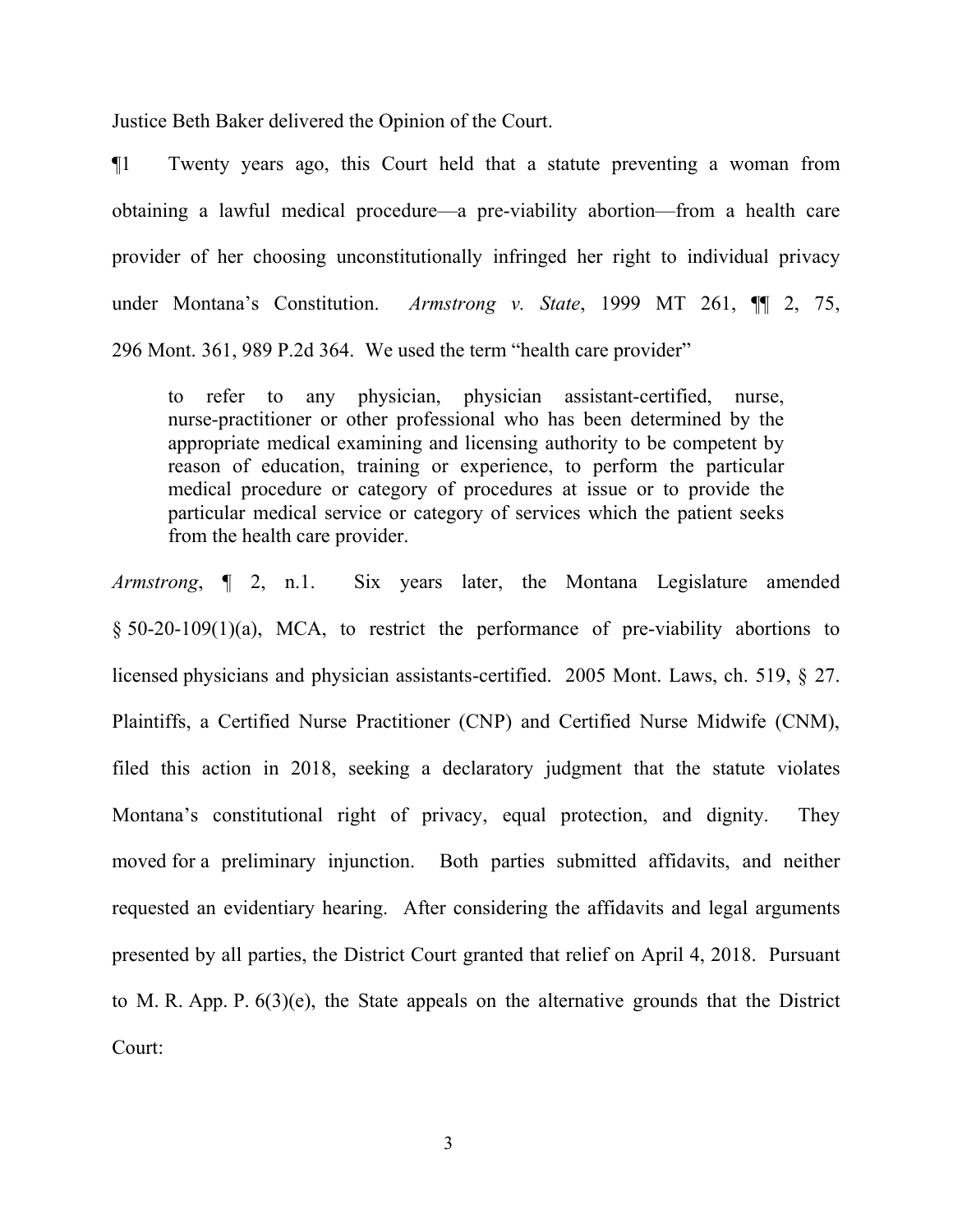*1. lacked jurisdiction because the Plaintiffs do not have standing to seek relief on their claims; or*

*2. improperly issued an advisory opinion on claims that were not ripe for a preliminary injunction, did not establish irreparable harm, and did not seek to preserve the status quo.*

We affirm.

 $\overline{a}$ 

### **FACTUAL AND PROCEDURAL BACKGROUND**

¶2 Plaintiff Jane Doe is a CNM and women's health nurse practitioner who practices midwifery in Montana and is proceeding in this matter under a pseudonym by leave of court. Plaintiff Helen Weems is a CNP in Montana who has been board certified in family practice by the American Nurses Credentialing Center since 1999 and re-certified every five years since.<sup>[2](#page-3-0)</sup> Weems co-owns a primary care clinic in Whitefish that offers comprehensive health services for men and women, including reproductive health care services. The other owner is Susan Cahill, a licensed physician's assistant (PA), who performs early-term abortions as part of her practice. Both Plaintiffs allege that the performance of early-term abortions<sup>[3](#page-3-1)</sup> is within their scope of practice and that they could perform such services but for Montana's statutory restriction.

¶3 In support of their motion for preliminary injunction, Plaintiffs presented evidence that APRNs routinely perform procedures within their scope of practice that are similar in skill to or more complex than early-term abortions and that carry comparable or greater

<span id="page-3-0"></span><sup>2</sup> Both CNPs and CNMs are Advanced Practice Registered Nurses (APRN). *See*  Admin. R. M. 24.159.1413.

<span id="page-3-1"></span><sup>&</sup>lt;sup>3</sup> The procedures Plaintiffs seek to provide are aspiration and medication abortions, both of which are carried out in the early stages of pregnancy. Medication abortion is available up to ten weeks, and aspiration abortion is an outpatient procedure used throughout the first trimester.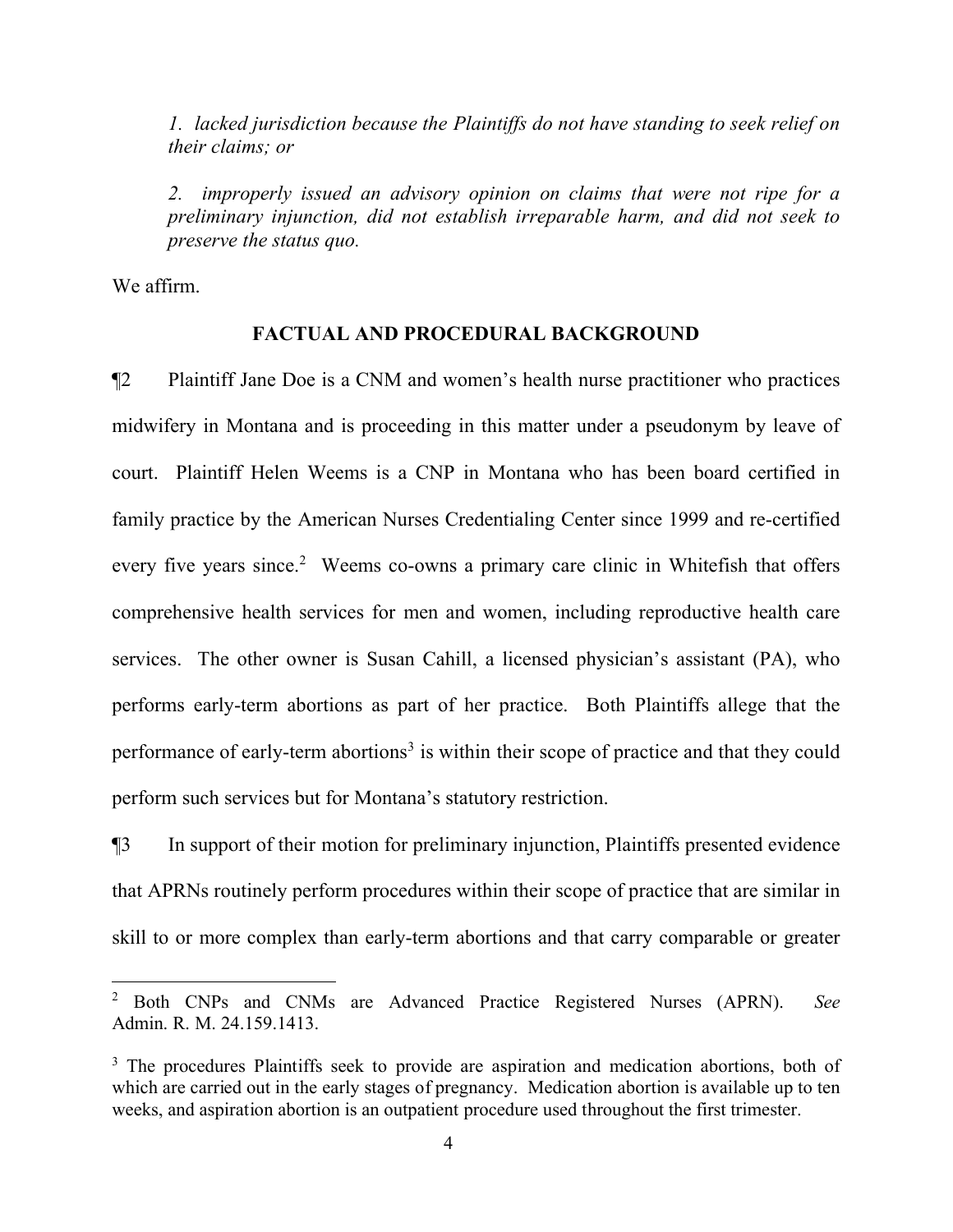risk. Plaintiff Weems described her experience with inserting and removing Intra-Uterine Devices (IUDs), dilating the cervix, and performing endometrial biopsy, a procedure that involves inserting instruments into the uterus to remove a tissue sample from the uterine lining. She described these procedures as comparable to those used in an aspiration procedure for abortion. She also attested that she has prescription authority from the Board of Nursing and a U.S. Drug Enforcement Authority (DEA) license, which permits her to prescribe schedules II through V controlled substances. Weems attested to her experience, prior to moving to Montana, with independently dispensing mifepristone and misoprostol for medication abortions—drugs that are not controlled substances and that carry less danger than controlled substances.

¶4 Plaintiffs also presented evidence to show that early abortion safety, efficacy, and patient acceptability is the same as between physicians and physician assistants, nurse practitioners, and certified nurse midwives. Finally, they offered evidence of the limited access to abortion services in Montana and the impact the restriction on authorized providers has on the availability of those services.

¶5 The State submitted as its evidence a chart from the Montana Board of Nursing identifying and listing websites for the relevant national organizations that set standards for nurse practitioners and certified nurse midwives. It also submitted a one-page description of the scope of practice for nurse practitioners from the American Association of Nurse Practitioners and a one-page summary definition of midwifery and scope of practice of certified nurse-midwives and certified midwives from the American College of Nurse Midwives. The State pointed out that abortion is not listed within the scope of

5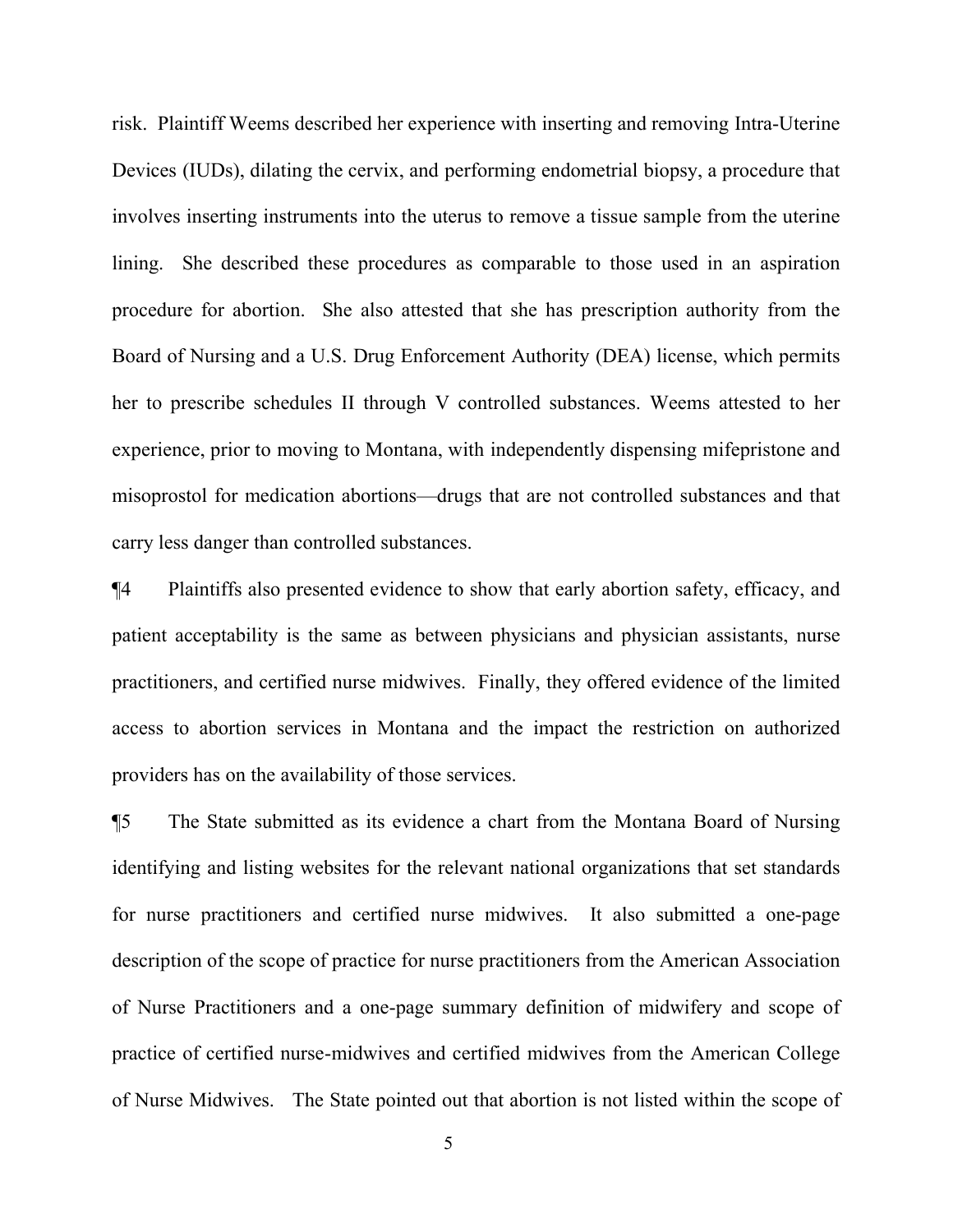practice in these documents, nor is it included in the Montana Board of Nursing's administrative rules governing APRN standards and practice.

¶6 The District Court held that Plaintiffs were entitled to a preliminary injunction under  $\S$  27-19-201(2), MCA, because they had made a showing that enforcement of § 50-20-109(1)(a), MCA, prior to the conclusion of litigation would cause irreparable injury.

# **STANDARDS OF REVIEW**

¶7 We review the grant or denial of a preliminary injunction for manifest abuse of discretion. *Davis v. Westphal*, 2017 MT 276, ¶ 10, 389 Mont. 251, 405 P.3d 73. A manifest abuse of discretion is one that is "obvious, evident, or unmistakable." *Davis*, ¶ 10 (quoting *Shammel v. Canyon Res. Corp.*, 2003 MT 372, ¶ 12, 319 Mont. 132, 82 P.3d 912). "The grant or denial of injunctive relief is a matter within the broad discretion of the district court based on applicable findings of fact and conclusions of law." *Davis*, ¶ 10 (citing *Shammel*, ¶ 11; *Walker v. Warner*, 228 Mont. 162, 166, 740 P.2d 1147, 1149-50 (1987)). To the extent the ruling is based on legal conclusions, "we review the district court's conclusions of law to determine whether the interpretation of the law is correct." *City of Whitefish v. Bd. of Cty. Comm'rs of Flathead Cty.*, 2008 MT 436, ¶ 7, 347 Mont. 490, 199 P.3d 201. Issues of justiciability, such as standing and ripeness, also are questions of law, for which our review is de novo. *Reichert v. State*, 2012 MT 111, ¶ 20, 365 Mont. 92, 278 P.3d 455.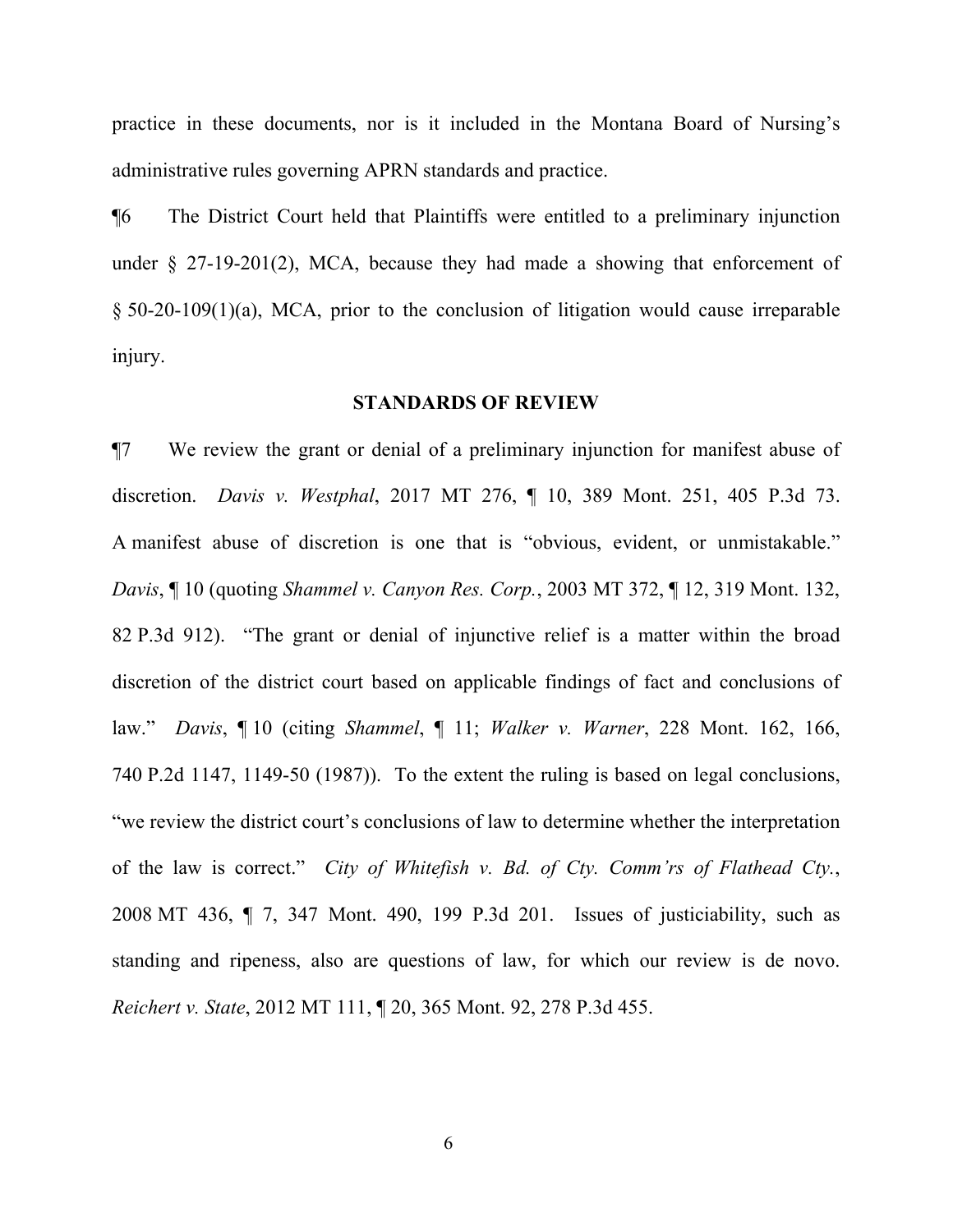#### **DISCUSSION**

# ¶8 *1. Do Weems and Doe have standing to challenge the statute?*

¶9 Courts have power to resolve actual cases or controversies, requiring a plaintiff to show, "at an irreducible minimum," that she "has suffered a past, present, or threatened injury to a property or civil right, and that the injury would be alleviated by successfully maintaining the action." *Schoof v. Nesbit*, 2014 MT 6, ¶ 15, 373 Mont. 226, 316 P.3d 831 (internal quotations omitted). "A plaintiff's standing may arise from an alleged violation of a constitutional or statutory right." *Mitchell v. Glacier County*, 2017 MT 258, ¶ 11, 389 Mont. 122, 406 P.3d 427 (citing *Schoof*, ¶ 23).

¶10 The State argues that neither Weems nor Doe has standing to challenge § 50-20-109(1)(a), MCA, because abortion is outside their scope of practice. Irrespective of the statute, the State maintains that "[a]s of the issuance" of the District Court's preliminary injunction order, the harm posited by the Plaintiffs was conjectural and hypothetical. The State maintains that the Plaintiffs have not presented an actual case or controversy because their scope of practice—with or without the statute—does not extend to abortion procedures.

¶11 The State's standing argument is conjoined with its argument that the Plaintiffs' request for a preliminary injunction was not ripe for adjudication. Standing and ripeness are separate but related inquiries within a court's justiciability analysis:

To meet the constitutional case-or-controversy requirement for standing, the plaintiff must clearly allege a past, present, or threatened injury to a property or civil right, and the injury must be one that would be alleviated by successfully maintaining the action. Note that standing may rest not only on past or present injury, but also on *threatened* injury. Ripeness and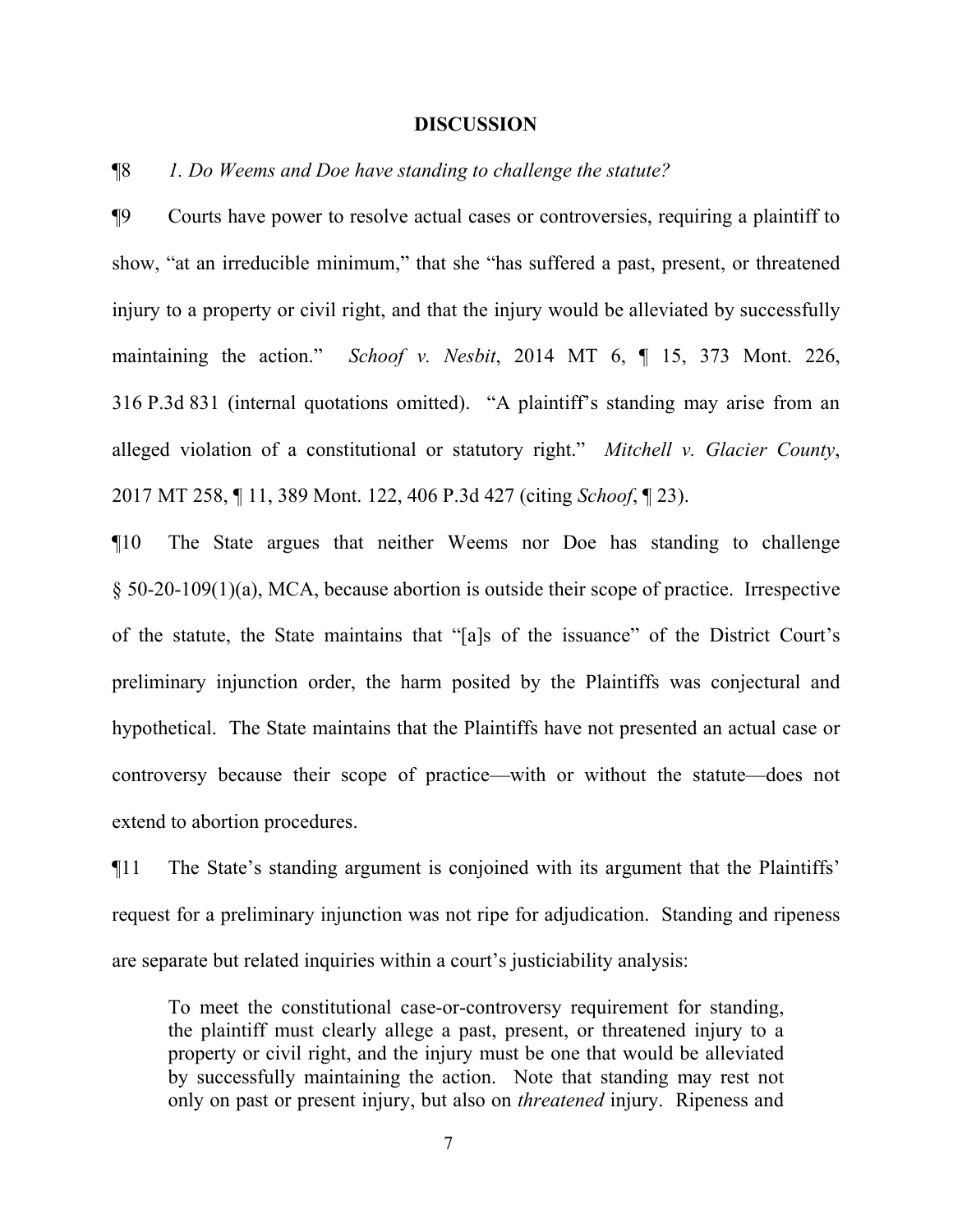mootness, in turn, can be seen as "the time dimensions of standing." Ripeness asks whether an injury that has not yet happened is sufficiently likely to happen or, instead, is too contingent or remote to support present adjudication, whereas mootness asks whether an injury that has happened is too far beyond a useful remedy.

*Reichert*, **[55** (internal citations omitted). "Whether framed as an issue of standing or ripeness, the [constitutional] inquiry is largely the same: whether the issues presented are definite and concrete, not hypothetical or abstract." *Reichert*, ¶ 56 (quoting *Wolfson v. Brammer*, 616 F.3d 1045, 1058 (9th Cir. 2010)) (alteration in original).

¶12 We address below the ripeness argument as it relates to the request for preliminary injunction. We have little trouble concluding, however, that Weems and Doe have standing to bring their complaint. We held in *Armstrong* that when "governmental regulation directed at health care providers impacts the constitutional rights of women patients," the providers have standing to challenge the alleged infringement of such rights. *Armstrong*, ¶¶ 8-13. We concluded that the plaintiff health care providers had standing "to assert on behalf of their women patients the individual privacy rights under Montana's Constitution of such women to obtain a pre-viability abortion from a health care provider of their choosing." *Armstrong*, ¶ 13.

¶13 The Plaintiffs' Complaint presents the same issue. The central dispute between the parties, discussed further below, is whether  $\S$  50-20-109(1)(a), MCA, is the regulatory barrier that prevents Weems and Doe from performing aspiration and medication abortion procedures, or whether the Board of Nursing must act first to authorize such procedures within the Plaintiffs' scope of practice before the statute comes into play. That issue presumably will be front and center as the litigation proceeds toward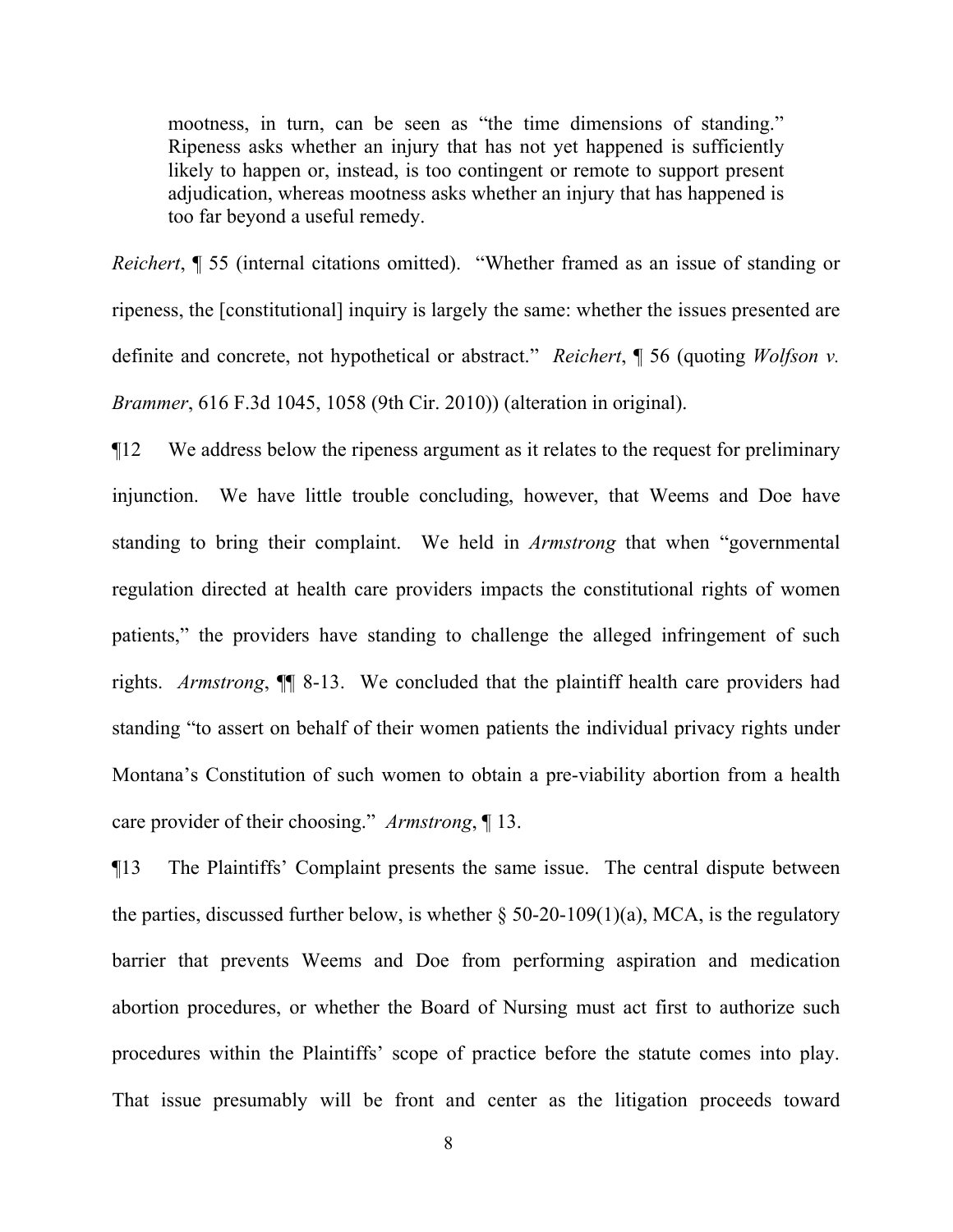resolution on the merits. For standing purposes, however, the Complaint includes sufficient allegations that, but for the existence of the statutory restriction, Weems and Doe would be able to include medication and aspiration abortion procedures within their competency training and independent practices. Plaintiffs allege that APRNs are independent and autonomous health care practitioners, authorized to provide services within the scope of practice to which they are trained. The Complaint further alleges that the Montana Board of Nursing does not identify specific procedures that APRNs may or may not perform. Rather, the Board's regulations provide that APRNs have "full practice authority." The Complaint alleges that the Board "charges APRN licensees to know their own role and population focus using the standards of their professional organization." The Complaint alleges that "Montana law does not single out any health service as beyond an APRN's scope of practice, except abortion."

¶14 The State's standing argument is circular: it maintains that Plaintiffs cannot challenge the statute unless they are licensed to perform the procedure in question, but acknowledges that the statute prevents them from seeking such licensure. Weems and Doe plainly are impacted by the statute; as it stands, the law precludes the "appropriate medical examining and licensing authority" from making a determination that they are competent to perform the medical procedures at issue. *Armstrong, ¶* 2, n.1. The Complaint's allegations are sufficient to show a "concrete," rather than an abstract or hypothetical, injury that allows Weems and Doe to have their claims adjudicated in the courts of Montana. *See Schoof*, ¶¶ 12-23 (concluding that individual alleging interest in county's fiscal decisions had standing to pursue claim that county violated constitutional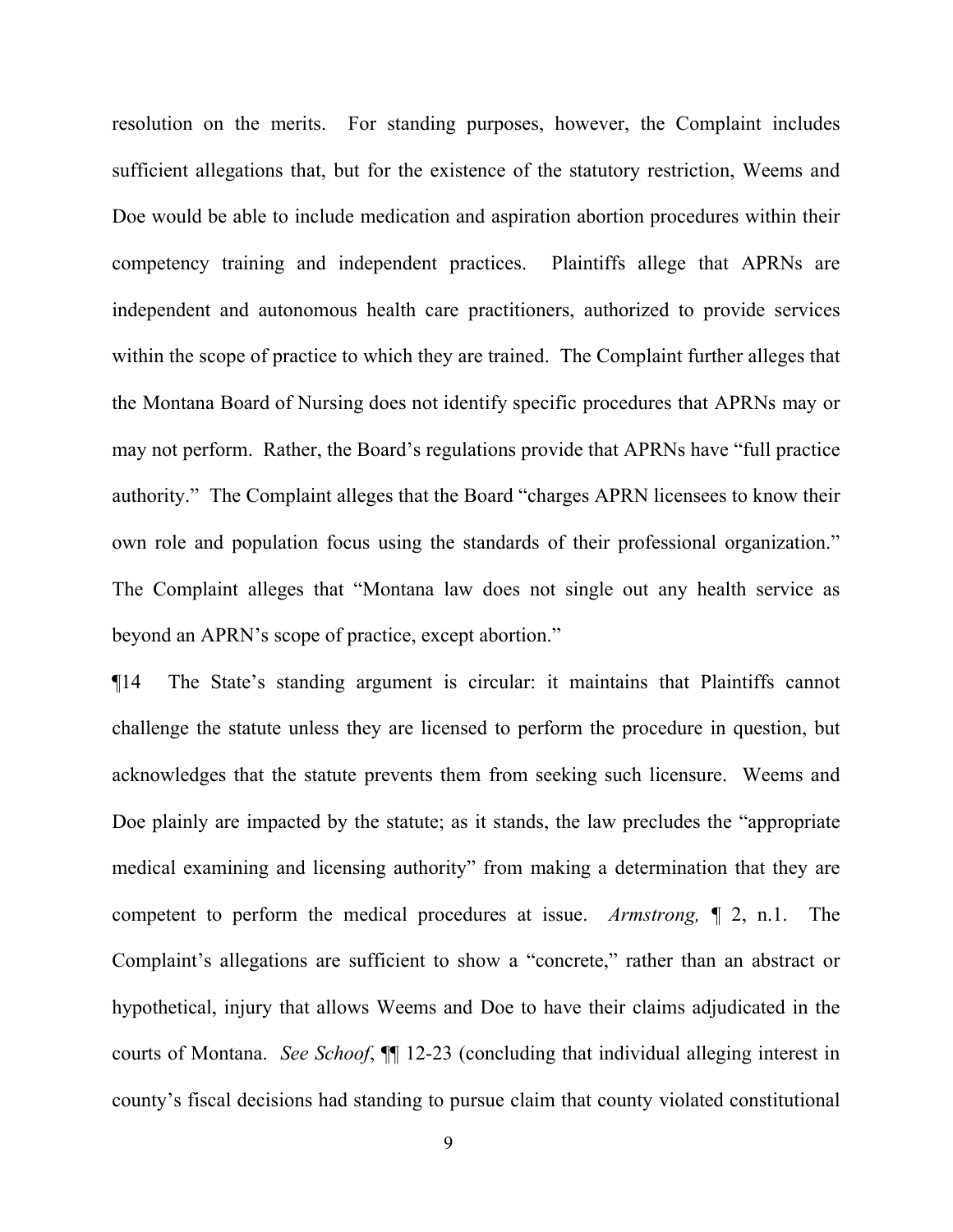and statutory right to know and public participation requirements); *Gryczan v. State*, 283 Mont. 433, 443-46, 942 P.2d 112, 118-120 (1997) (granting lesbian and gay plaintiffs standing to challenge constitutionality of statute criminalizing same-sex sexual conduct despite lack of prosecution, because they were "precisely the individuals against whom the statute is intended to operate"); *Lee v. State*, 195 Mont. 1, 7, 635 P.2d 1282, 1285 (1981) (holding that Uniform Declaratory Judgments Act allows a plaintiff to "test the constitutional validity of a statute directly affecting him").

¶15 *2. Did the District Court manifestly abuse its discretion or commit an error of law in granting preliminary injunctive relief?*

¶16 The State argues that the District Court's preliminary injunction constituted an advisory opinion because neither Weems nor Doe presently is adequately trained to perform abortion procedures. The State maintains that the court made speculative assumptions in granting Plaintiffs the preliminary relief they requested. Because women seeking abortions "do not have a currently existing right" to have Weems or Doe perform that procedure, which the State argues would require additional action by the Montana Board of Nursing, the injunction will have no practical effect. The court's injunction prevents no harm, the State suggests, because there are no patients who could have abortion services provided by Weems or Doe irrespective of the statute. Finally, because Weems and Doe "have not been expressly authorized by their licensing authority to perform abortions," the State argues that the District Court's action upends the status quo, contrary to the purposes of a preliminary injunction.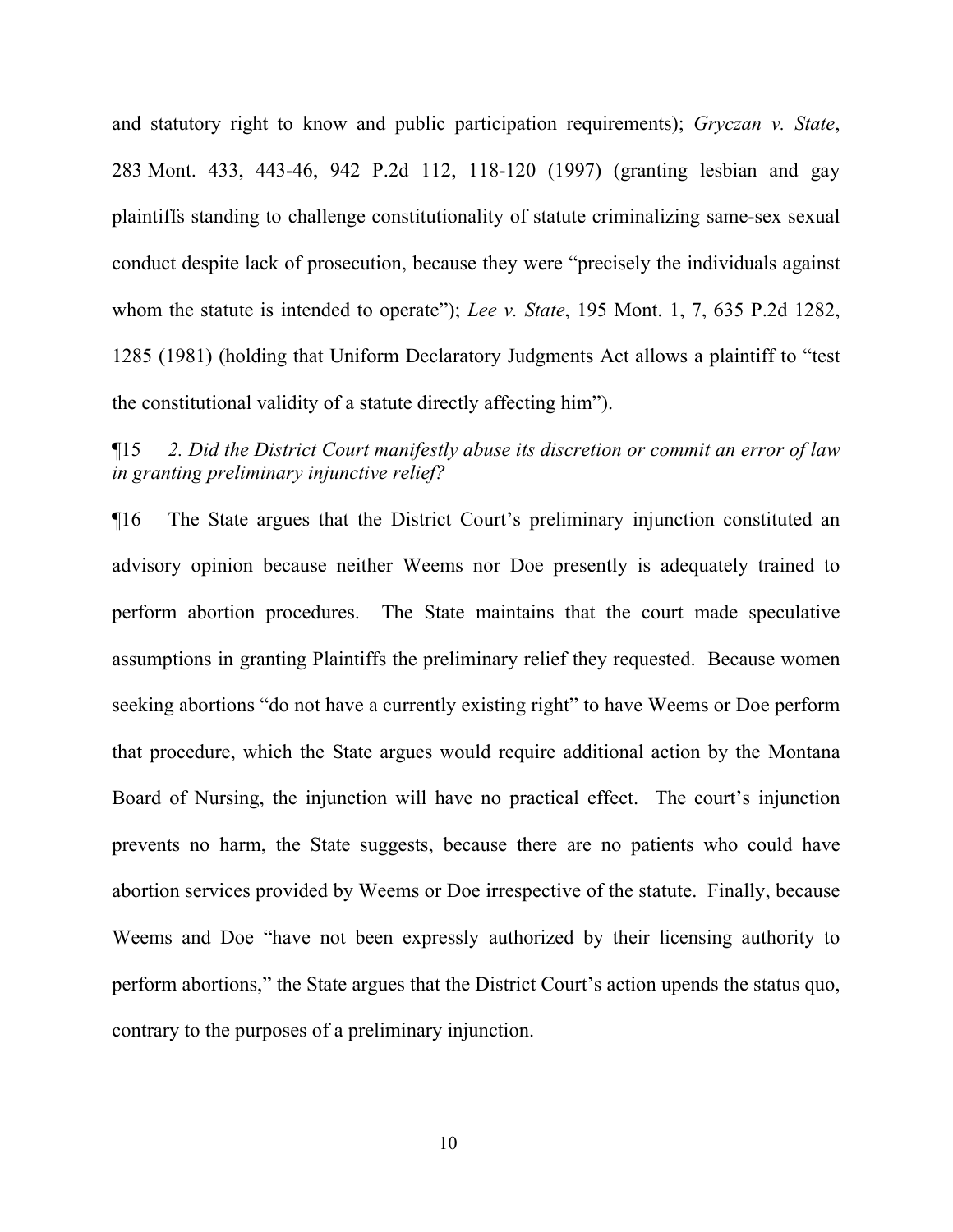¶17 Section 27-19-201, MCA, provides for issuance of a preliminary injunction on several enumerated grounds, only one of which need be met for an injunction to issue. *BAM Ventures, LLC v. Schifferman*, 2019 MT 67, ¶ 14, 395 Mont. 160, \_\_\_ P.3d \_\_\_; *Davis*, ¶ 24; *Shammel*, ¶ 15; *Sweet Grass Farms, Ltd. v. Bd. of Cty. Comm'rs of Sweet Grass Cty.*, 2000 MT 147, ¶ 27, 300 Mont. 66, 2 P.3d 825; *Stark v. Borner*, 226 Mont. 356, 359-60, 735 P.2d 314, 317 (1987). The District Court relied on subsection (2), allowing a preliminary injunction "when it appears that the commission or continuance of some act during the litigation would produce a great or irreparable injury to the applicant[.]" Section 27-19-201(2), MCA. An applicant for preliminary injunction must make "some demonstration of threatened harm or injury, whether under the 'great or irreparable injury' standard of subsection (2), or the lesser degree of harm implied within the other subsections of § 27-19-201, MCA." *BAM Ventures*, ¶ 16.

¶18 When considering whether to grant or deny a preliminary injunction, the trial court "should restrict itself to determining whether the applicant has made a sufficient case to warrant preserving a right in status quo until a trial on the merits can be had." *Knudson v. McDunn*, 271 Mont. 61, 65, 894 P.2d 295, 298 (1995) (citing *Porter v. K & S P'ship*, 192 Mont. 175, 181, 627 P.2d 836, 839 (1981)). An applicant need only establish a prima facie case, not entitlement to final judgment. *City of Whitefish*, ¶ 25 (citing *Kundson*, 271 Mont. at 65, 894 P.2d at 298, and *Porter*, 192 Mont. at 183, 627 P.2d at 840). The court does not determine the underlying merits of the case in resolving a request for preliminary injunction. *BAM Ventures*, ¶ 7 (citing *Caldwell v. Sabo*, 2013 MT 240, ¶ 19, 371 Mont. 328, 308 P.3d 81). In the context of a constitutional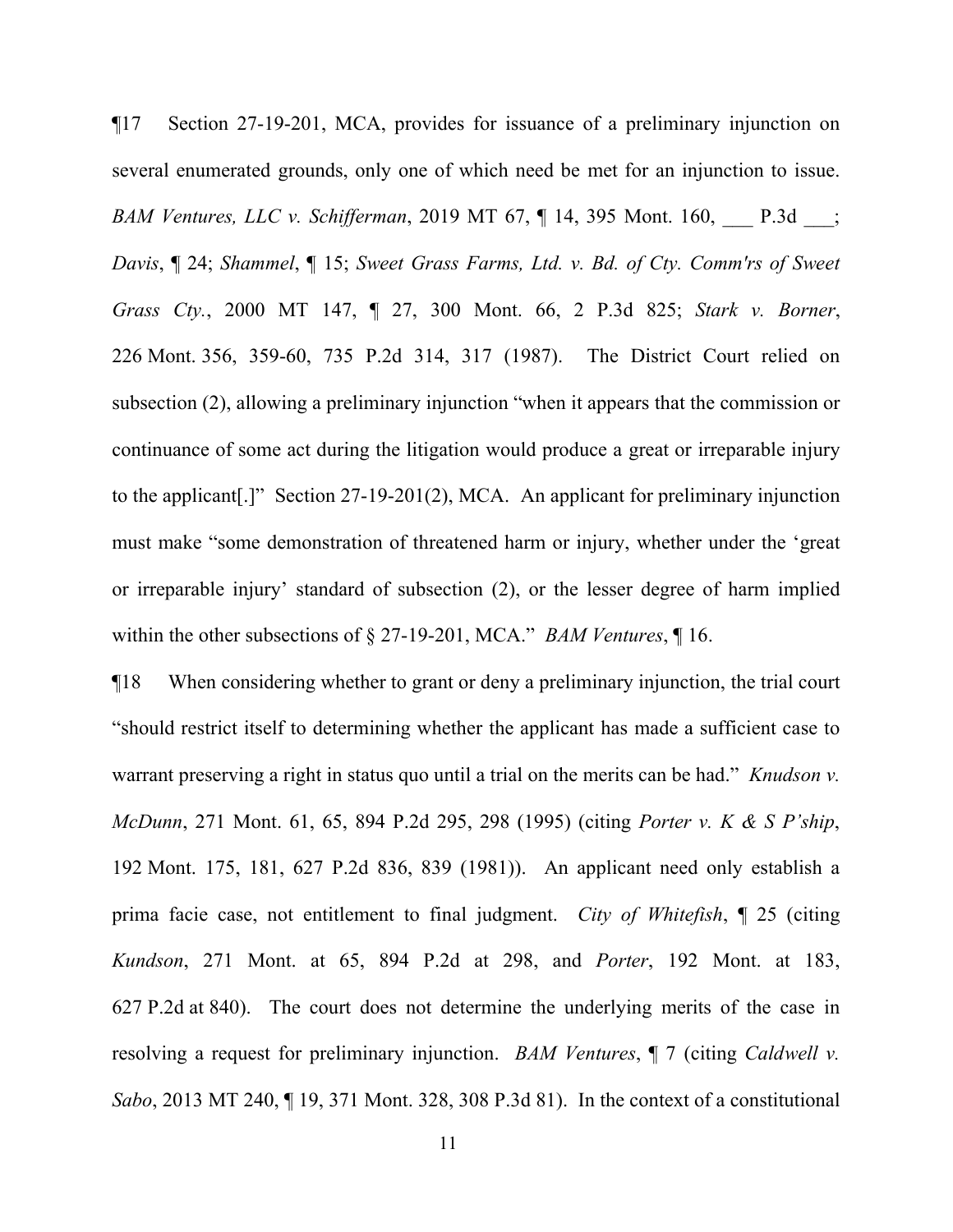challenge, an applicant for preliminary injunction need not demonstrate that the statute is unconstitutional beyond a reasonable doubt, but "must establish a prima facie case of a violation of its rights under" the constitution. *City of Billings v. Cty. Water Dist. of Billings Heights*, 281 Mont. 219, 227, 935 P.2d 2[4](#page-11-0)6, 251 (1997).<sup>4</sup> "Prima facie" means literally "at first sight" or "on first appearance but subject to further evidence or information." *Prima facie*, *Black's Law Dictionary* (10th ed. 2014).

¶19 Our cases make clear that Montana's constitutional right to privacy is implicated when a statute infringes on a person's ability to obtain a lawful medical procedure. *Armstrong*, ¶ 62; *Mont. Cannabis Indus. Ass'n v. State*, 2012 MT 201, ¶ 27, 366 Mont. 224, 286 P.3d 1161. But not every restriction on medical care impermissibly infringes that right. *Wiser v. State*, 2006 MT 20, ¶ 15, 331 Mont. 28, 129 P.3d 133. "*Armstrong* did not hold that there is a right to see a health care provider who is not licensed to provide the services desired." *Wiser*, ¶ 16. The right to health care instead is the

fundamental privacy right to obtain a particular lawful medical procedure from a health care provider [who] has been determined by the medical community to be competent to provide that service and who has been licensed to do so.

*Wiser*, ¶ 15 (quoting *Armstrong*, ¶ 62). *Armstrong* leaves no doubt that early-term abortion is a "lawful medical procedure" that may be performed for a consenting patient by a provider "determined by the appropriate medical examining and licensing authority

<span id="page-11-0"></span><sup>&</sup>lt;sup>4</sup> The moving party's burden to defeat the presumptive constitutionality of a statute thus arises in litigating the merits of the complaint; a plaintiff is not required to sustain that ultimate burden to obtain a preliminary injunction.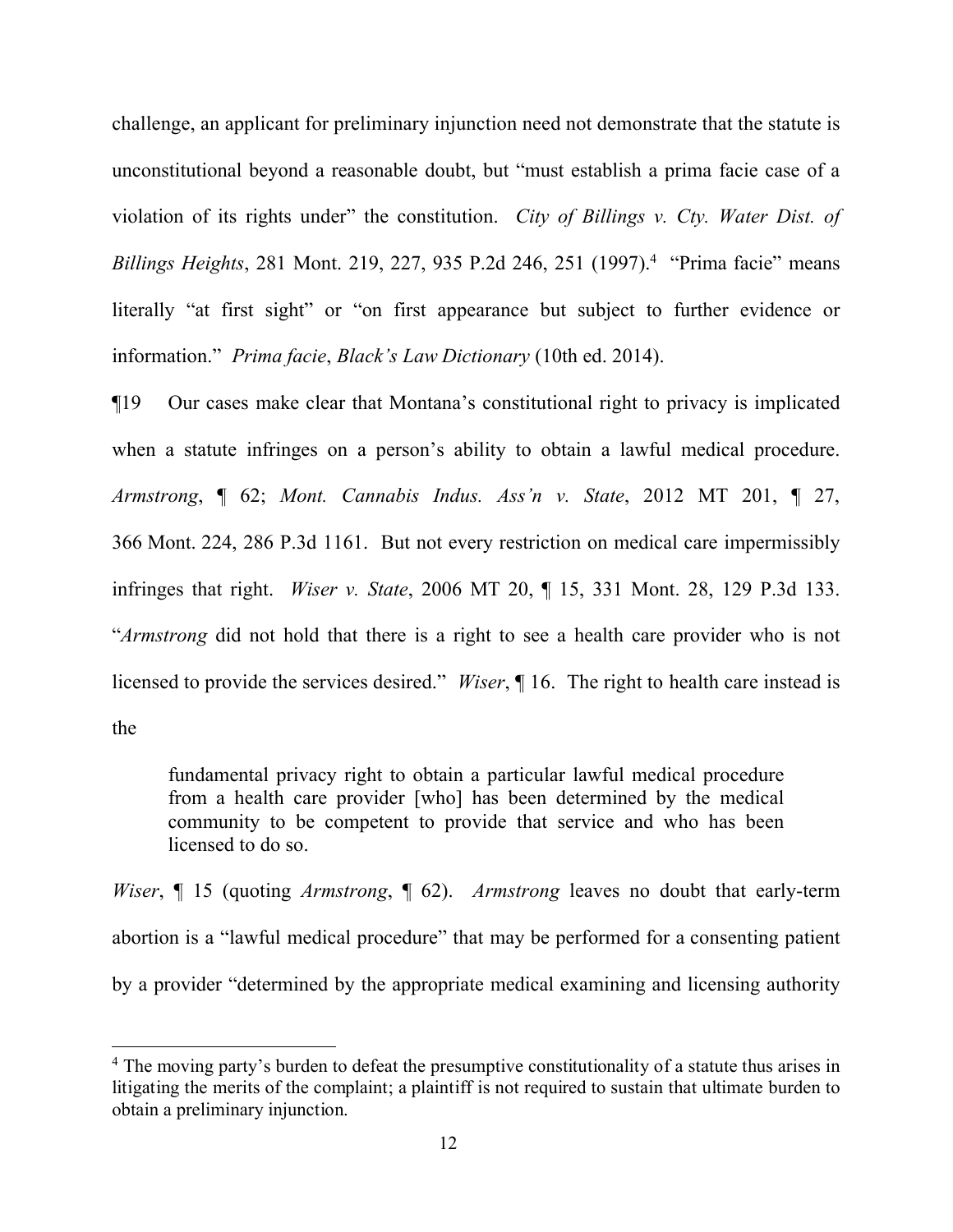to be competent [to provide that service]." *Armstrong*, ¶ 2, n.1, ¶ 62. The issue for ultimate resolution in this case is whether the Board of Nursing must approve APRNs, or Doe and Weems in particular, to conduct such procedures, or whether they could obtain competency to do so as part of an independent or collaborative practice but for the statutory restriction. Because Weems and Doe presently are not providing abortion services and are not expressly licensed to do so, the State argues that their request for preliminary injunctive relief is not ripe for adjudication.

¶20 Weems testified by affidavit that, without the statutory restriction, her DEA license presently would permit her to prescribe and dispense the medications for a medication abortion. Weems also attested that there is no list of services that determines what is in her scope of practice; rather, the scope includes care in which she trains and builds her skills under supervision sufficient to become a proficient provider.

¶21 This characterization finds support in the standards referred to in the State's exhibits. According to the American Association of Nurse Practitioners, APRNs are independent practitioners whose autonomous practice "requires accountability to the public for delivery of high-quality health care."<sup>[5](#page-12-0)</sup> Materials referenced in the Board of Nursing chart<sup>[6](#page-12-1)</sup> the State submitted include core competencies for Family Nurse

<span id="page-12-0"></span><sup>5</sup> Am. Ass'n of Nurse Practioners, *Scope of Practice for Nurse Practitioners*, AANP (Winter 2015), https://storage.aanp.org/www/documents/advocacy/position-papers/ScopeOfPractice.pdf [https://perma.cc/MV68-Q96H].

<span id="page-12-1"></span><sup>6</sup> Mont. Dep't of Labor & Indus., *Montana Board of Nursing Recognized National Professional Organizations (NPO) for APRN Scope and Standards of Practice*, DLI (Aug. 2018), http://boards.bsd.dli.mt.gov/Portals/133/Documents/nur/aprn\_sop\_documents.pdf [https://perma.cc/K3SJ-8YDH].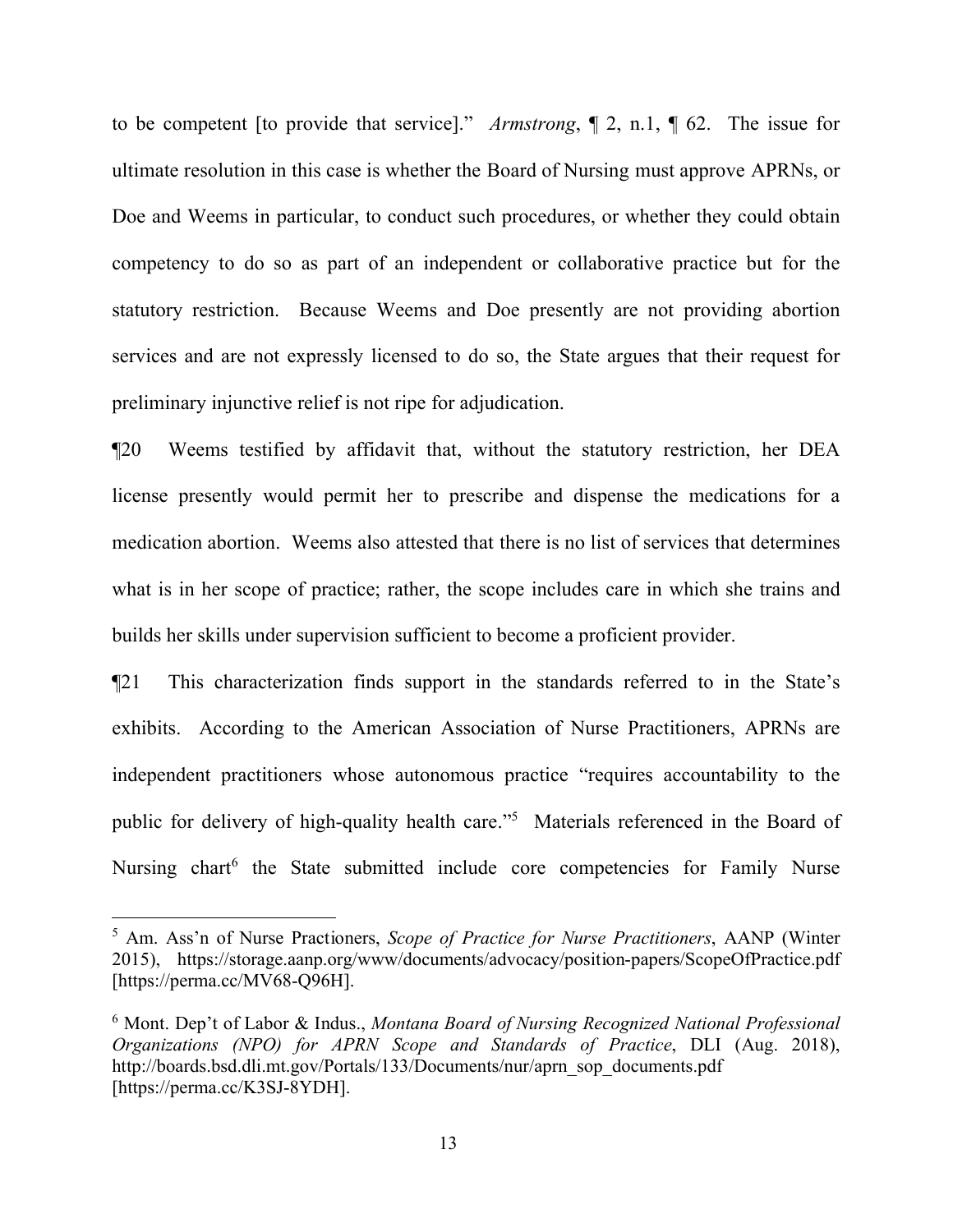Practitioners (FNPs), stating that the FNP "is prepared to care for individuals and families across the lifespan," including women's reproductive health and performance of gynecology procedures.<sup>[7](#page-13-0)</sup> Women's health nurse practitioners are expected to have "knowledge of legal/ethical issues and regulatory agencies relevant to gender-specific issues," within which they are to provide "culturally appropriate reproductive and primary care for women of all ages" and prescribe medications "within [their] scope of practice." NONPF, *Competencies*, *supra*, at 82-84. "Independent practice" "[r]ecognizes independent licensure of nurse practitioners who provide autonomous care and promote implementation of the full scope of practice." NONPF, *Competencies*, *supra*, at 87.

¶22 The State's Exhibit C defines midwifery to encompass "a full range of primary health care services for women from adolescence beyond menopause."<sup>[8](#page-13-1)</sup> The Standards for Practice of Midwifery, referenced in the Board of Nursing chart, indicate that the practice "is the independent management of women's health care, focusing particularly on pregnancy, childbirth, the post-partum period, care of the newborn, and the family planning and gynecologic needs of women."[9](#page-13-2) The core competencies in gynecologic care

<span id="page-13-0"></span><sup>7</sup> Nat'l Org. of Nurse Practitioner Faculties, *Population-Focused Nurse Practitioner Competencies*, NONPF 9 (2013), https://c.ymcdn.com/sites/www.nonpf.org/resource/resmgr/ competencies/populationfocusnpcomps2013.pdf [https://perma.cc/H2NE-VFTN] [hereinafter NONPF, *Competencies*]

<span id="page-13-1"></span><sup>8</sup> Am. Coll. of Nurse-Midwives, *Definition of Midwifery and Scope of Practice of Certified Nurse-Midwives and Certified Midwives*, ACNM (Dec. 2011), http://www.midwife.org/ACNM/ files/ACNMLibraryData/UPLOADFILENAME/000000000266/Definition%20of%20Midwifery %20and%20Scope%20of%20Practice%20of%20CNMs%20and%20CMs%20Feb%202012.pdf [https://perma.cc/ASK9-EAWB].

<span id="page-13-2"></span><sup>9</sup> Am. Coll. of Nurse-Midwives, *Standards for the Practice of Midwifery*, ACNM 1 (Sept. 24, 2011), http://www.midwife.org/ACNM/files/ACNMLibraryData/UPLOADFILENAME/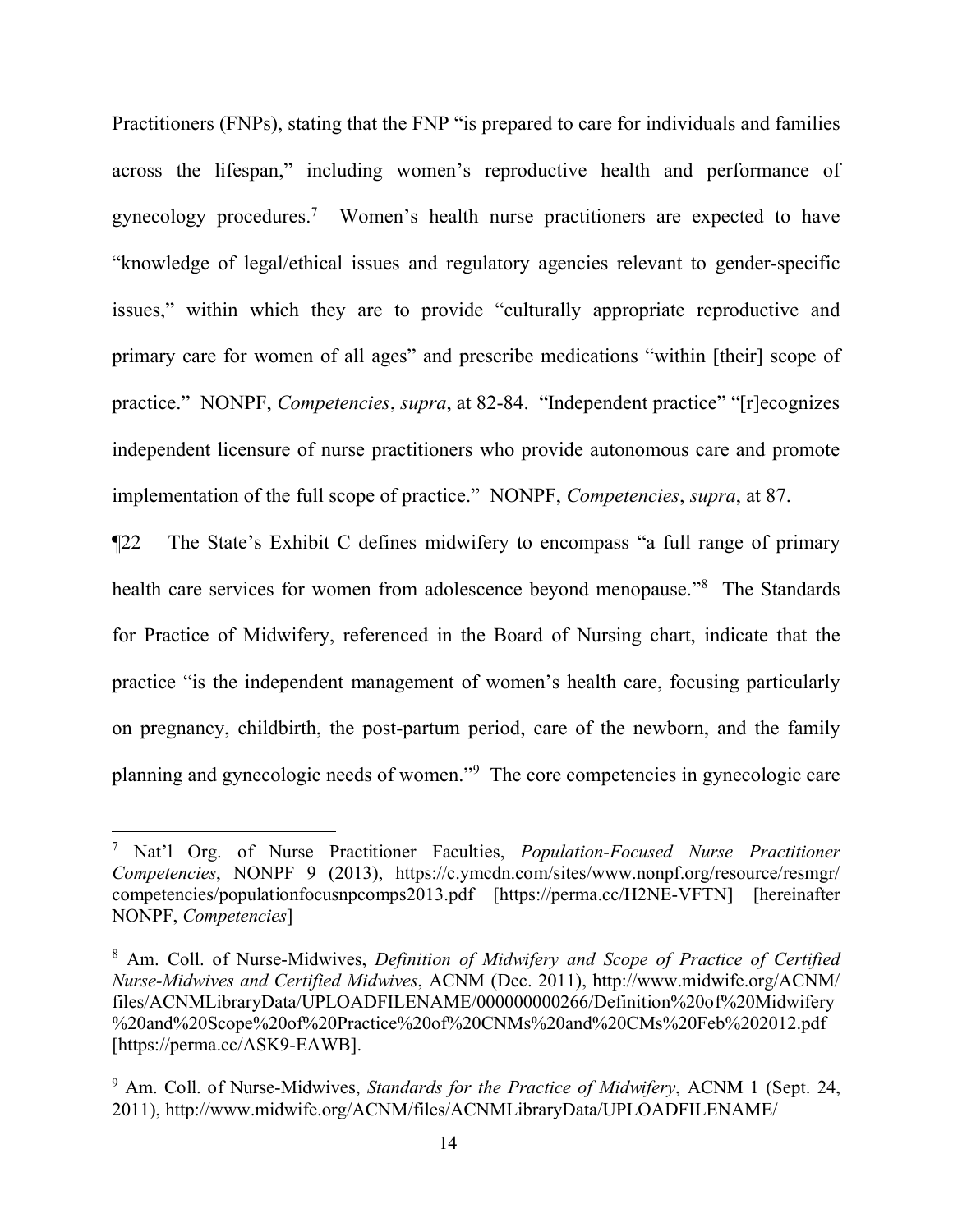"include but are not limited to . . . [c]ounseling, *clinical interventions*, and/or referral for unplanned or undesired pregnancies[ $.$ ]<sup> $\cdot$ [10](#page-14-0)</sup> The midwife must be "in compliance with the legal requirements of the jurisdiction where the midwifery practice occurs." ACNM, *Standards*, *supra*, at 1.

¶23 Administrative Rules of the Montana Board of Nursing recognize APRN practice as "an independent and/or collaborative practice" and provide that a licensed APRN "may only practice in the role and population focus in which the APRN has current national certification." Admin. R. M. 24.159.1406(1). The rules allow an APRN who is granted prescriptive authority to "prescribe, procure, administer, and dispense legend and controlled substances pursuant to applicable state and federal laws and within the APRN's role and population focus." Admin. R. M. 24.159.1461(1). The Board of Nursing's rules do not identify a specific list of medications the APRN may or may not prescribe. Weems's established prescriptive authority and prior experience prescribing and dispensing drugs for medication abortion comprise prima facie evidence that, but for the statute, she could do so in Montana as well. The record has not been developed regarding the Board of Nursing's position, if any, on the regulatory limits of APRN practice when it comes to aspiration abortion. Materials referenced in the Affidavit of Suzan Goodman, M.D., submitted by Plaintiffs, indicate that "there is a decades-long

<sup>000000000051/</sup>Standards for Practice of Midwifery Sept 2011.pdf [https://perma.cc/RFK5] -4C2Y] [hereinafter ACNM, *Standards*].

<span id="page-14-0"></span><sup>10</sup> Am. Coll. of Nurse-Widwives, *Core Competencies for Basic Midwifery Practice*, ACNM 5 (Dec. 2012), http://www.midwife.org/ACNM/files/ACNMLibraryData/UPLOADFILENAME /000000000050/Core%20Comptencies%20Dec%202012.pdf [https://perma.cc/N78R-K5ML] (emphasis added).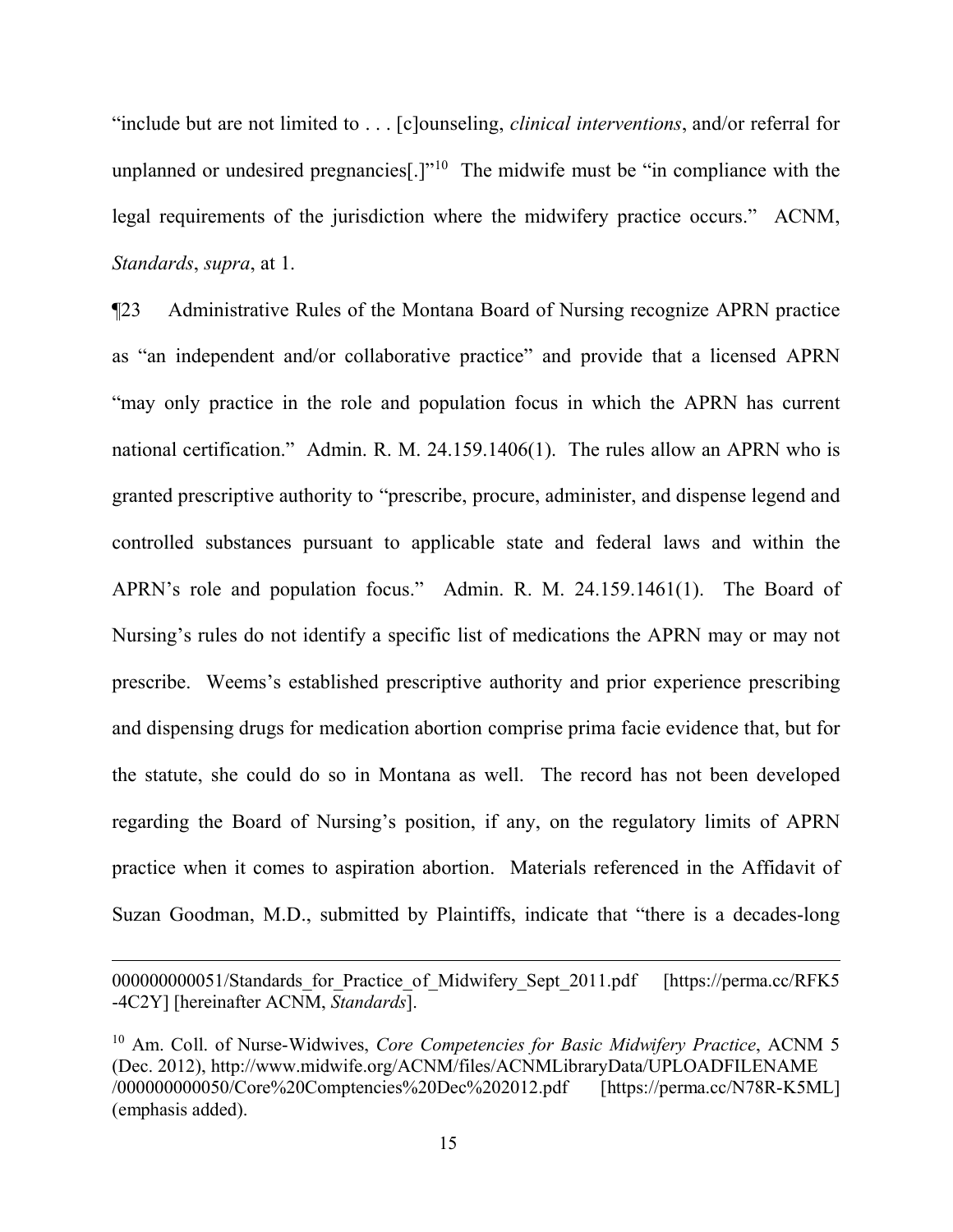history of [APRNs, CNMs, and PAs] providing first trimester aspiration abortions in collaborative settings and training doctors in abortion care in states where physician-only restrictions do not exist."[11](#page-15-0), [12](#page-15-1) On review of the preliminary injunction record, we conclude that Plaintiffs presented adequate evidence to justify their claim for preliminary relief on the ground that the statute presents a barrier to their ability to develop competencies for and perform the lawful medical procedures of early-term abortion.

¶24 The State asserts that Plaintiffs nonetheless did not demonstrate irreparable harm because, as the District Court recognized, Weems has not completed her training in abortion care and Doe currently practices in a health care system that does not permit

<span id="page-15-0"></span><sup>&</sup>lt;sup>11</sup> Am. Pub. Health Ass'n, *Provision of Abortion Care by Advanced Practice Nurses and Physician Assistants*, APHA (Nov. 1, 2011), https://www.apha.org/policies-and-advocacy /public-health-policy-statements/policy-database/2014/07/28/16/00/provision-of-abortion-careby-advanced-practice-nurses-and-physician-assistants [https://perma.cc/8JZ7-8QXS].

<span id="page-15-1"></span> $12$  The California rule the Dissent cites shows that APRNs may be qualified by training to perform an abortion by aspiration techniques. Importantly, California does not have a statute prohibiting such practice; on the contrary, it allows APRNs to perform medication and aspiration abortions, the latter subject to "standardized procedures developed" by the Board of Registered Nursing. Cal. Bus. & Prof. Code §§ 2253, 2725.4 (LexisNexis 2019). According to Dr. Goodman's affidavit, the California law resulted from a six-year project evaluating the safety and efficacy of advanced practice clinicians providing early abortion. California, unlike Montana, has detailed statutes addressing many different medical procedures and prohibitions. *See e.g.*, Cal. Bus. & Prof. Code, div. 2, ch. 5 art. 12. Montana, by and large, leaves such matters to rulemaking by the appropriate licensing boards. *See* § 37-3-203, MCA (authorizing Board of Medical Examiners to adopt rules to carry out regulatory responsibilities for practice of medicine, podiatry, acupuncture, physician assistant practice, and nutritionist practice); § 37-8-202, MCA (prescribing rulemaking authority of Board of Nursing, including rules regarding authorization for prescriptive authority of advanced practiced registered nurses and educational requirements and other qualifications applicable to recognition of advanced practice registered nurses); § 37-8-409, MCA (requiring Board of Nursing to issue APRN certificates upon verification of "board-approved national certifying body appropriate to the specific field of advance practice registered nursing" and "other qualification requirements that the board prescribes"). Though largely unhelpful to the analysis, the California example lends support to the ripeness of Plaintiffs' claim that  $\S$  50-20-109(1)(a), MCA, poses a barrier to any such review by this State's Board of Nursing.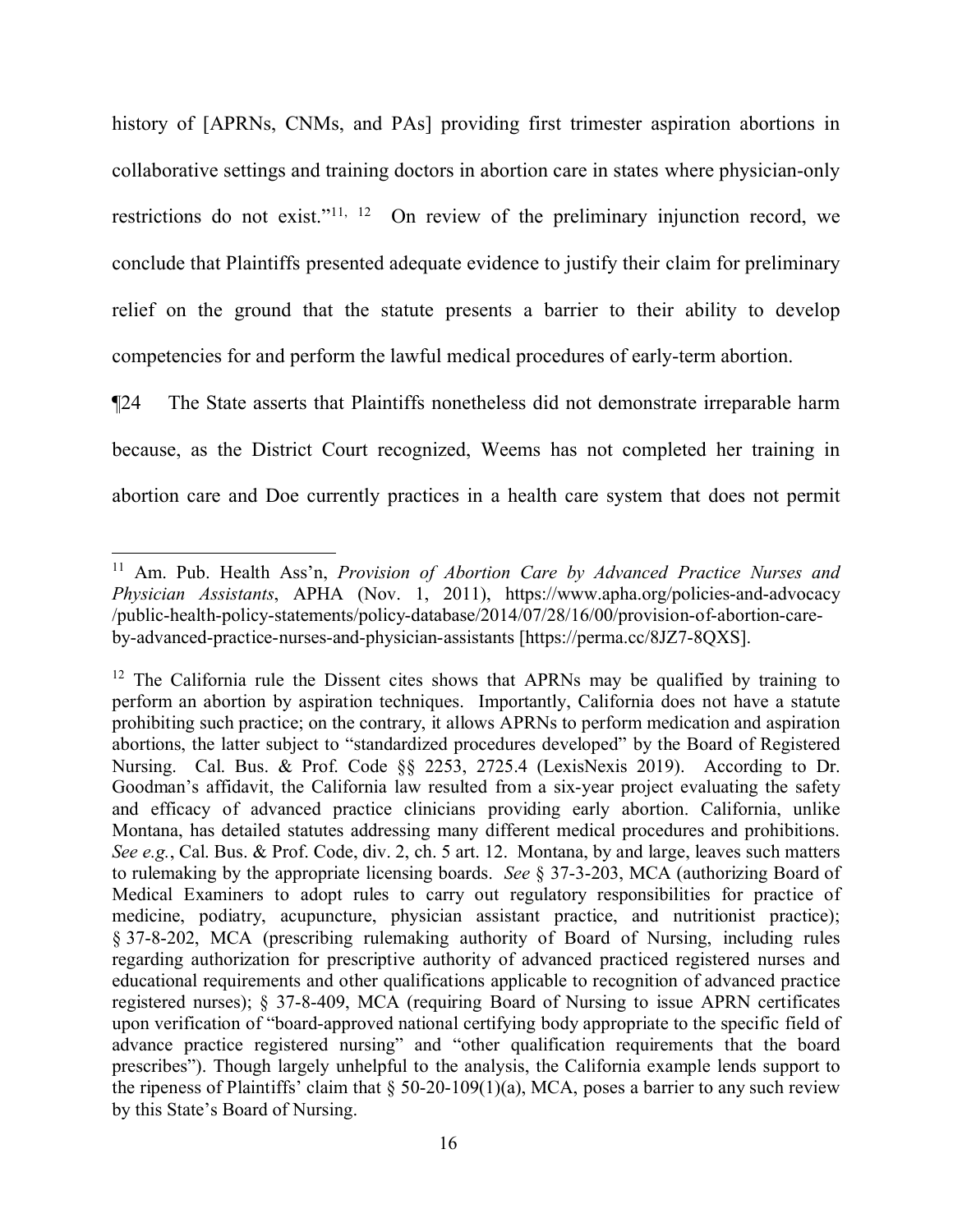abortions to be performed. Because of their own circumstances, the State posits that the Plaintiffs' request for preliminary injunctive relief was not ripe for adjudication.

¶25 We have recognized harm from constitutional infringement as adequate to justify a preliminary injunction. *City of Billings*, 218 Mont. at 231, 935 P.2d at 253; *Mont. Cannabis Indus. Ass'n*, ¶ 15. Though not every constitutional infringement may support a finding of irreparable harm, federal courts most commonly recognize privacy and First Amendment violations as causing irreparable injuries. *See Elrod v. Burns*, 427 U.S. 347, 373, 96 S. Ct. 2673, 2690 (1976) (plurality); *Nelson v. NASA*, 530 F.3d 865, 881-82 (9th Cir. 2008), *rev'd on other grounds*, 562 U.S. 134, 131 S. Ct. 746 (2011); *Ne. Fla. Chapter of the Ass'n of Gen. Contractors of Am. v. City of Jacksonville*, 896 F.2d 1283, 1285 (11th Cir. 1990); *McDonell v. Hunter*, 746 F.2d 785, 787 (8th Cir. 1984); *Deerfield Med. Ctr. v. City of Deerfield Beach*, 661 F.2d 328, 338 (5th Cir. 1981). Plaintiffs' evidence of injury included affidavits that the statute prevents APRNs "from even being trained in abortion care in this State," including the "hands-on training [Weems] need[s] to complete [her] training." Weems also attested that, in the few weeks her clinic had been open, she had seen several patients eligible for a medication abortion who would have elected that method, but who were in the clinic when Cahill was unavailable and were unable to obtain the medication. Weems testified that delay can mean a patient becomes ineligible for a medication abortion or may have difficulty missing work or school and arranging transportation for a subsequent appointment, particularly when traveling from out of town. Without the statutory restriction, Weems's DEA license would allow her imminently to provide the lawful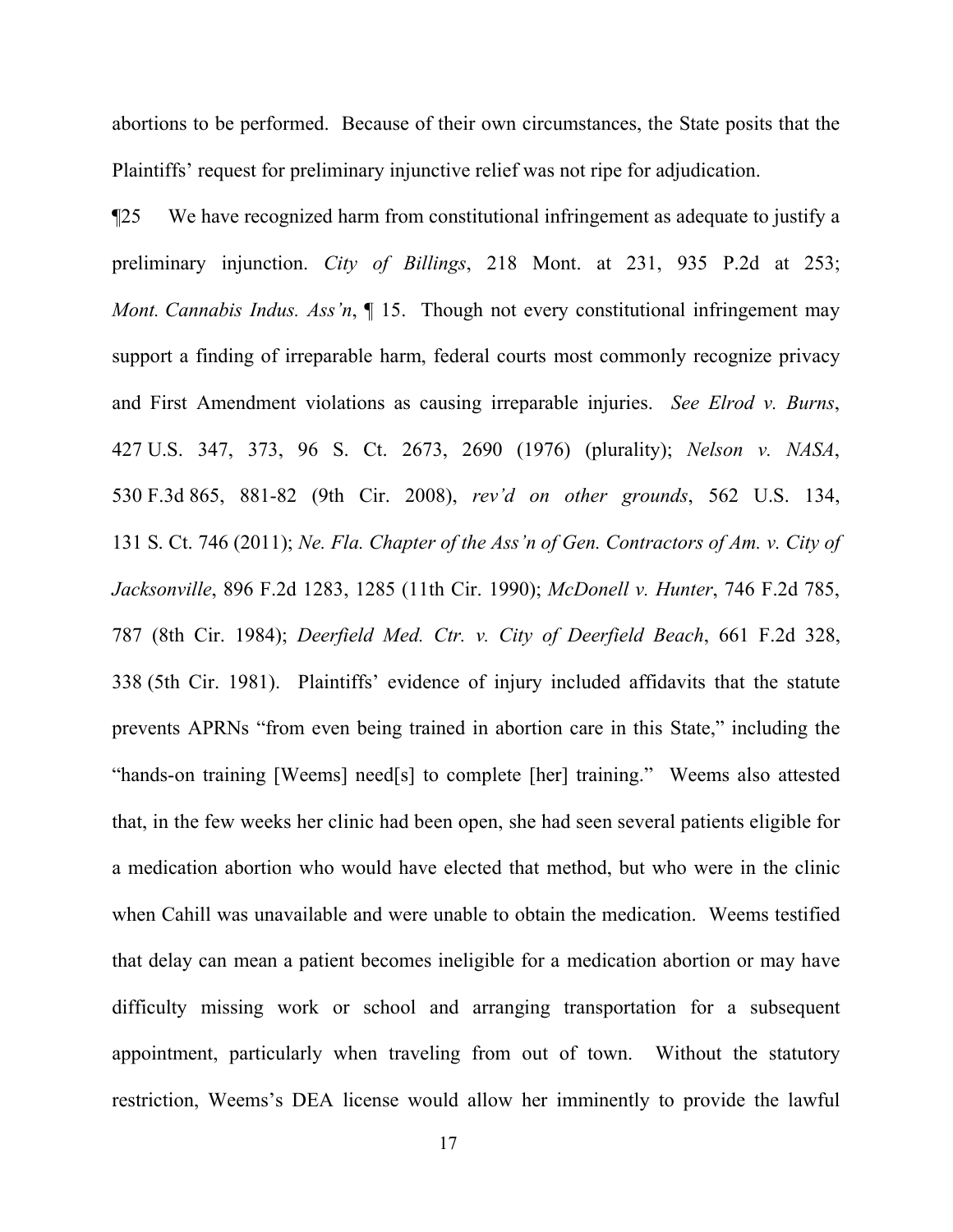dispensation of the necessary medication.<sup>[13](#page-17-0)</sup> The District Court did not manifestly abuse its discretion in finding that this evidence established that enforcement of the statute prior to the conclusion of litigation would cause irreparable injury.

¶26 Finally, the State argues that the District Court wrongly issued a preliminary injunction to reverse, instead of to preserve, the status quo. Unlike the plaintiff in *Armstrong*, the State urges, the Plaintiff providers have not been "engaged in the practice of providing abortions" and are not "expressly authorized by their licensing authority to perform abortions." Status quo means "the last actual, peaceable, noncontested condition which preceded the pending controversy." *Porter*, 192 Mont. at 181, 627 P.2d at 839; *see also Davis*, ¶ 24. That a statute has been on the books for some time is not the relevant inquiry when entertaining a request to enjoin it. *See*, *e.g.*, *Gryczan*, 283 Mont. at 443-44, 942 P.2d at 118-19. Weems and Cahill opened their clinic in February 2018. The State's argument misses the point that the condition the Plaintiffs contest is the bar posed to their practice by the physician/PA restriction and whether they otherwise would need express authorization from their licensing authority to engage in the independent practice of providing abortion services. The rights "preserv[ed] . . . in status quo," *Knudson*, 271 Mont. at 65, 894 P.2d at 298, by the District Court's injunction are the rights of women patients to obtain the lawful medical procedure recognized in *Armstrong*. The Complaint contests the later-enacted statute's alleged infringement of

<span id="page-17-0"></span><sup>&</sup>lt;sup>13</sup> The Dissent does not address this prima facie evidence that, but for the statute, Weems imminently could provide her patients with the medication required for this procedure. It recognizes that whether APRNs safely and competently can provide abortions is "a question for the Montana Board of Nursing," Dissent, ¶ 32, but overlooks that the Board's rules authorize Weems to dispense medication without restriction.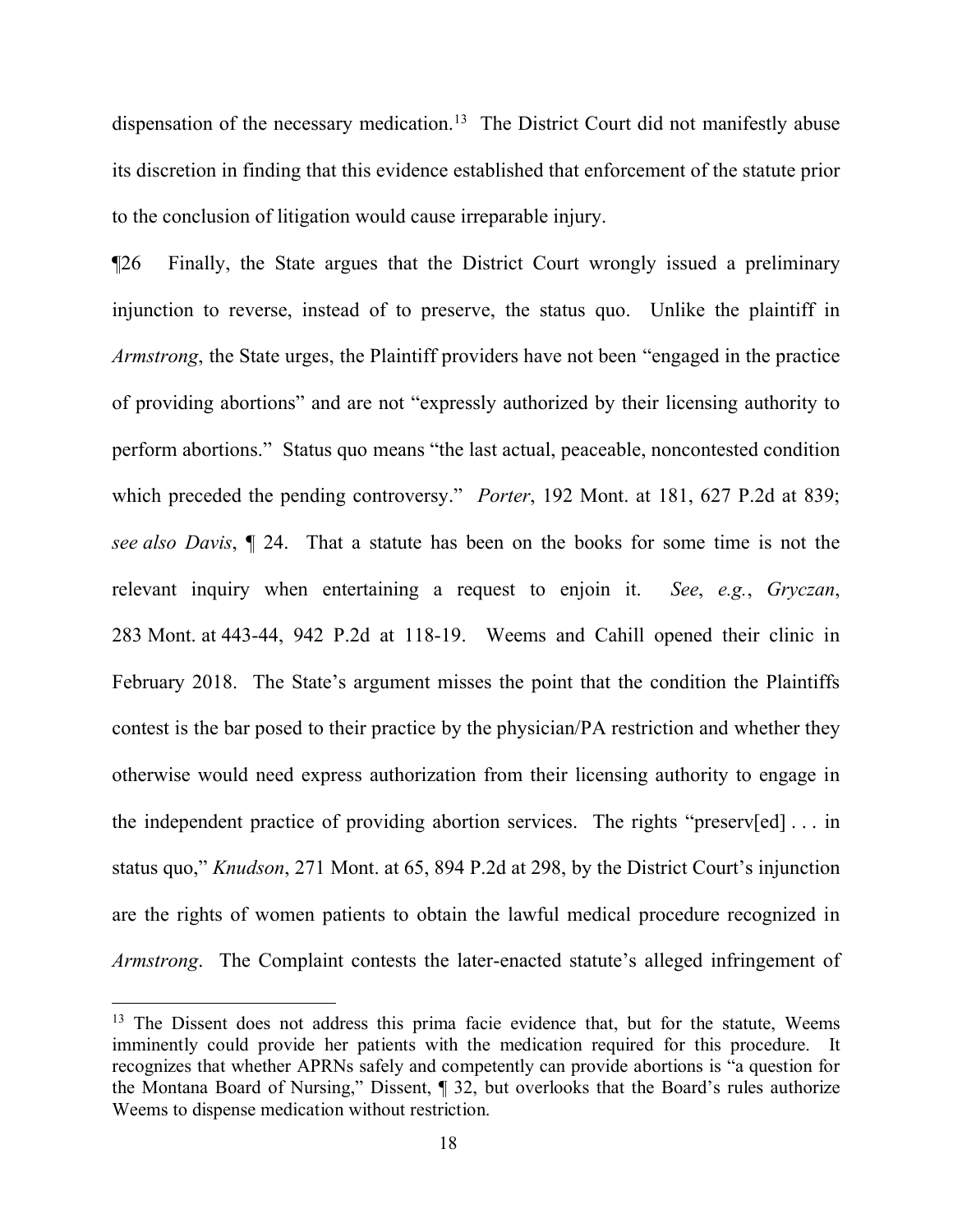those rights. Weems and Doe presented sufficient evidence at this stage of the proceedings to support their claim that the statute bars their ability to perform the lawful medical procedures of medication or aspiration abortion and to complete appropriate training for the aspiration procedure. Given the fundamental right at issue, that showing was sufficient to establish that their claim for preliminary injunction was not "too contingent or remote to support present adjudication," *Reichert*, ¶ 55, and that enforcement of the statute prior to conclusion of the litigation would cause irreparable harm. The State has not shown an error of law or manifest abuse of discretion in the District Court's ruling.

## **CONCLUSION**

¶27 The District Court's April 4, 2018 preliminary injunction is affirmed.

## /S/ BETH BAKER

We Concur:

/S/ MIKE McGRATH /S/ DIRK M. SANDEFUR /S/ INGRID GUSTAFSON

Justice Jim Rice, dissenting.

¶28 I would conclude the record is insufficiently developed at this stage of the litigation to support enjoinment of a statute that has been in effect without challenge for over 10 years, and constitutes the status quo in the matter. Indeed, the inadequacy of the record at this point in the proceeding is significant enough to raise the justiciability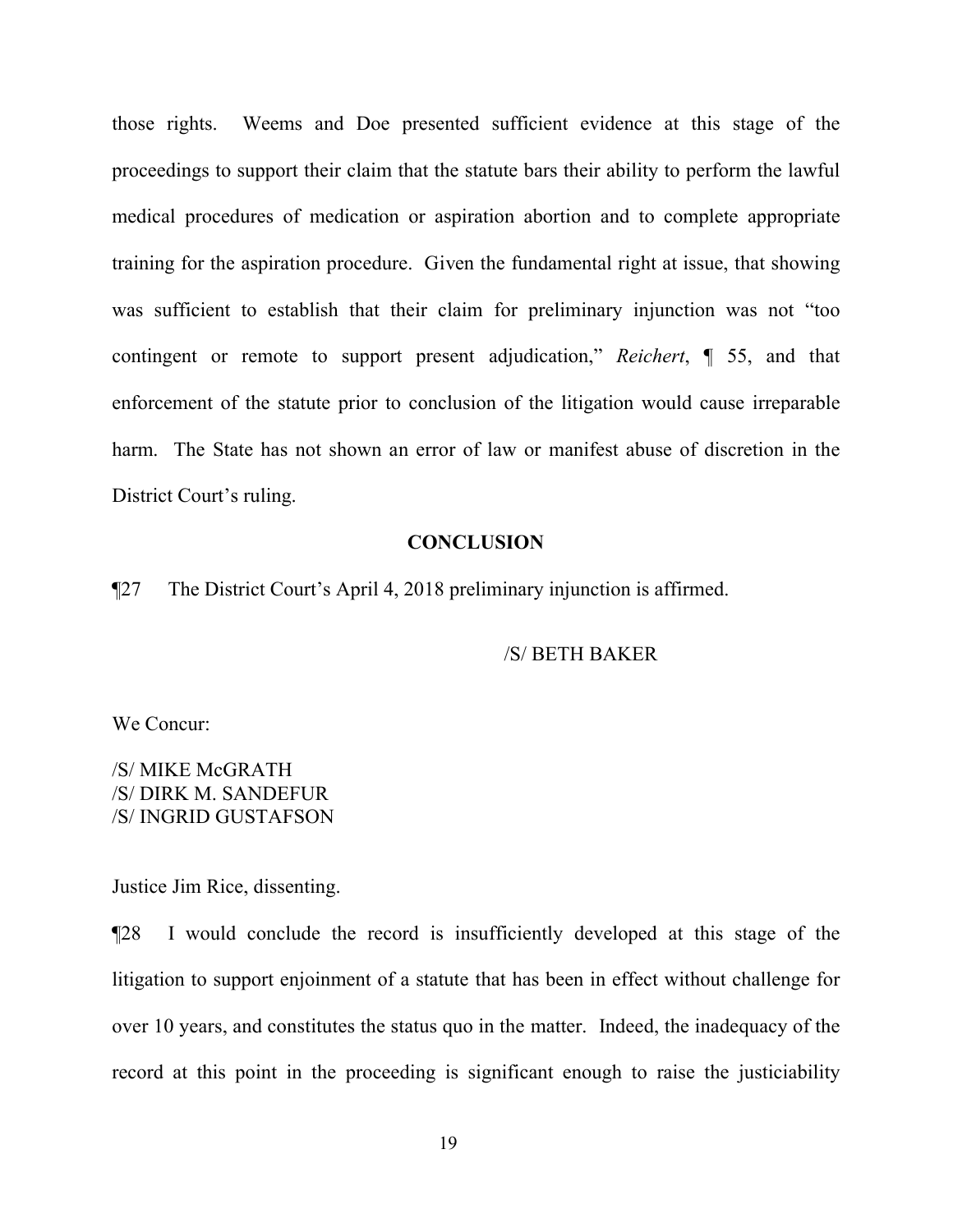concern of ripeness. The undeveloped state of the law requires the Court, in order to affirm the injunction, to enter what is essentially a prospective declaratory judgment on the scope of practice of APRNs, without any guidance from the regulatory body qualified and authorized to make such medically-based judgments, which will inevitably taint that question, both before the Board of Nursing and before the District Court in this litigation.

¶29 The Court relies upon *Armstrong*, ¶¶ 2, 75, but the state of the record there stands in stark contrast to the record here. In that case, brought by a physician's assistant who had been performing abortions in Montana for more than 20 years, this Court enjoined a newly-passed law that restricted non-physicians from performing abortions. *Armstrong*, ¶¶ 22, 75. The Court relied on the fact that the Board of Medical Examiners had determined that the physician's assistant was competent to perform certain types of abortions. *Armstrong*, ¶ 63. In fact, the record showed that the physician assistant had been "performing abortions with the approval of the Montana Board of Medical Examiners since 1983." *Armstrong*, ¶ 64. The Court's decision was premised upon the fact that the health provider was "*determined by the appropriate medical examining and licensing authority* to be competent by reason of education, training or experience, *to perform the particular medical procedure* or category of procedures at issue[.]" *Armstrong*, ¶ 2, n.1 (emphasis added); *see also Wiser*, ¶ 15 (the privacy right is "'to obtain a *particular lawful medical procedure* from a health care provider *that has been*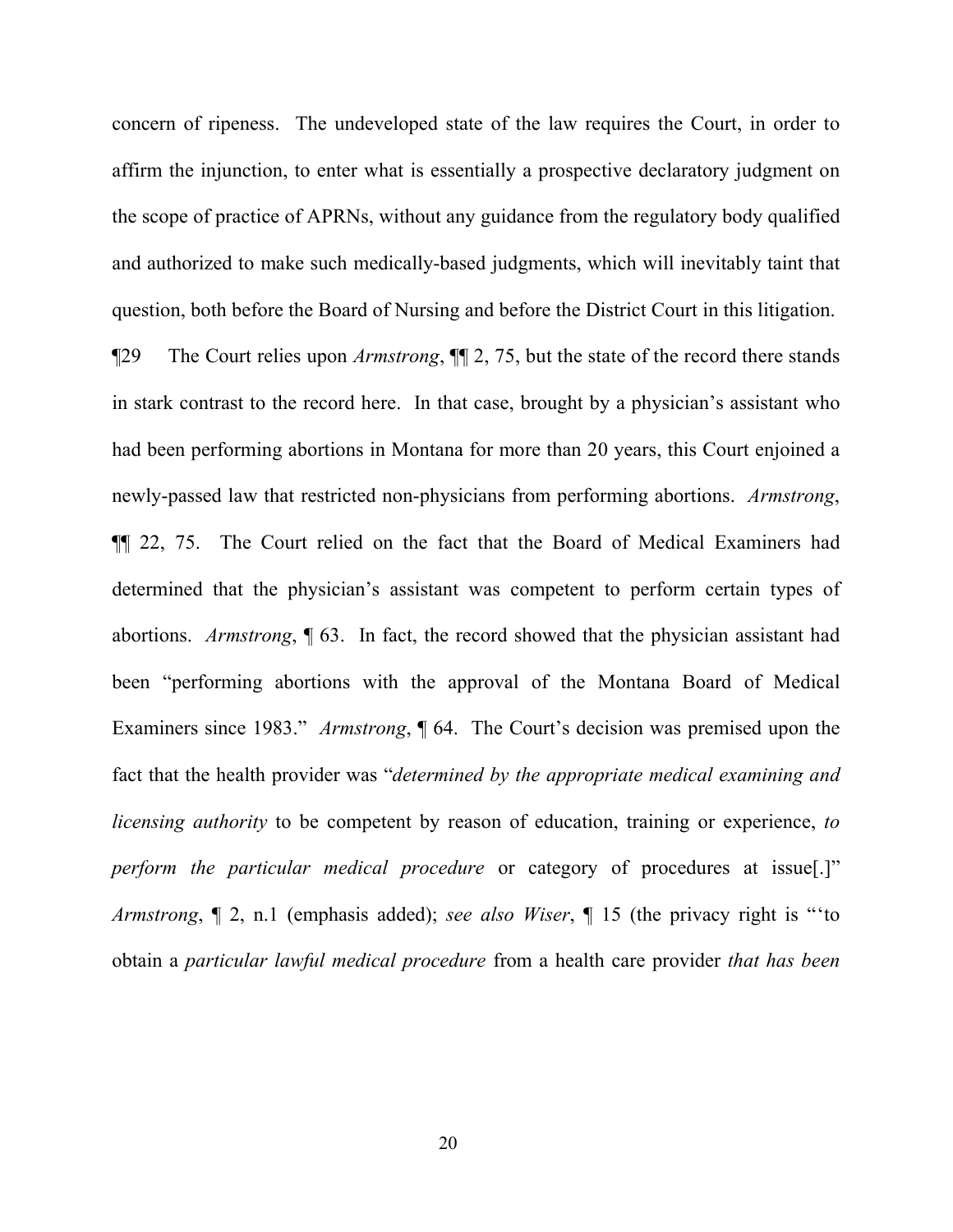*determined by the medical community to be competent* to provide that service and who has been licensed to do so'") (quoting *Armstrong*, 162) (emphasis added).<sup>[14](#page-20-0)</sup>

¶30 Here, the District Court issued its injunction upon hypothetical grounds. It first made an assessment about future regulatory actions, assuming that "the Board of Nursing *will conclude* . . . APRNs may provide abortion care as within their scope of practice." (Emphasis added.) Then, it made assumptions about the Plaintiffs, concluding that, at some future point, they would complete the necessary training "to be competent to provide abortion services[.]" The court therefore reasoned there was "no harm in proactively applying a preliminary injunction to protect Weems from prosecution *in the event* she satisfies the competency requirements of the Board of Nursing and is operating within her scope of practice." (Emphasis added.) Thus, upon the assumptions that (1) the regulatory agency will conclude in the future that abortion services fall within the Plaintiffs' scope of practice, and (2) that Plaintiffs will complete necessary competency training, the statute has been "proactively" enjoined so that it will not be an obstacle "in the event" these assumptions come to pass. In my view, a more concrete injury must be demonstrated to justify a court's enjoinment of a longstanding statute. At this stage of

<span id="page-20-0"></span><sup>&</sup>lt;sup>14</sup> Indeed, the *Armstrong* Court saw its decision as being about "who" should decide medical competencies, which it concluded should be determined "by the medical community in the exercise of its collective professional expertise and judgment, acting through the state's medical examining and licensing authorities, and after taking into consideration the education, training, experience and skills of the health care provider and the patient's health interests[.]" *Armstrong*, ¶ 15.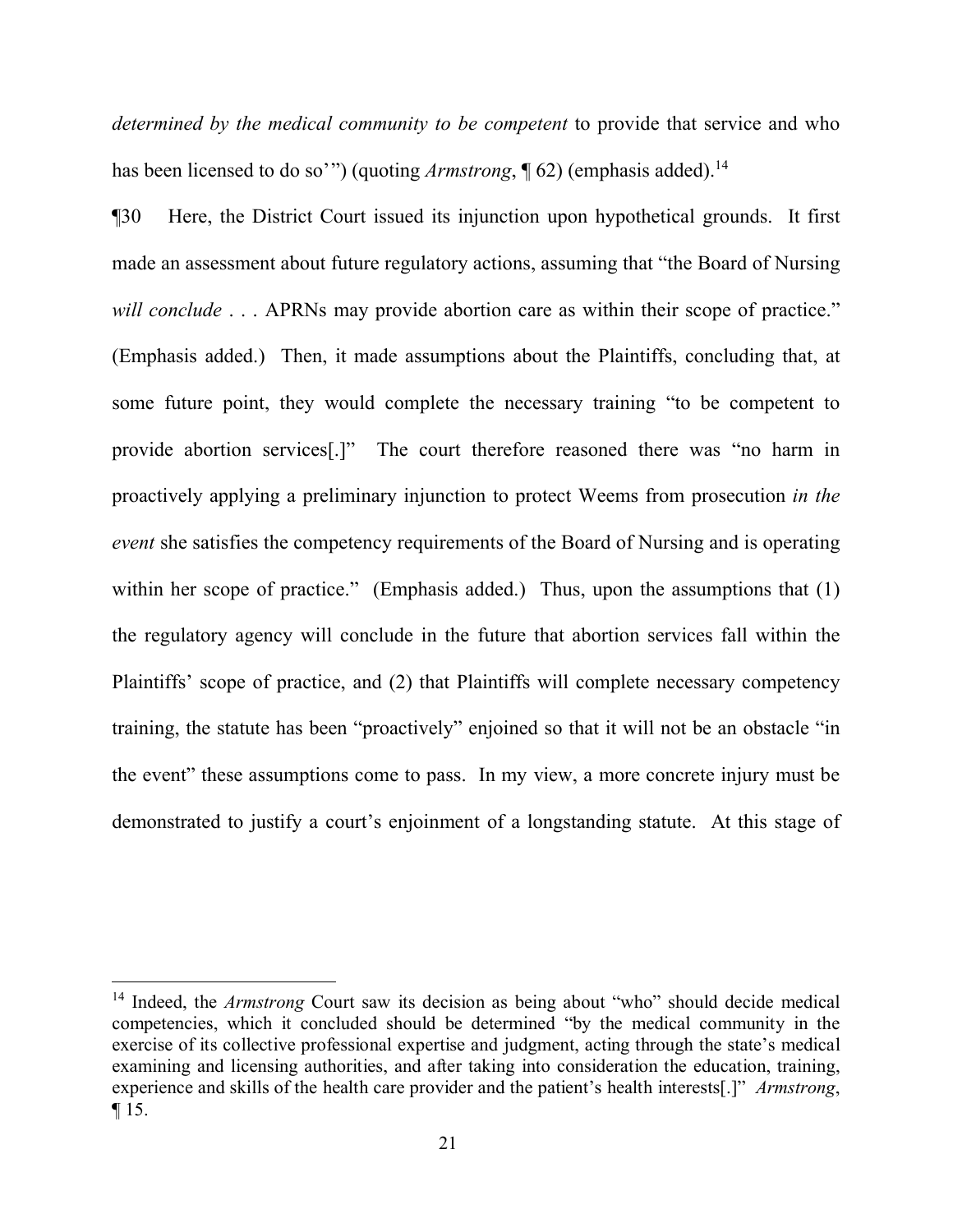the proceeding, the alleged injury "is too contingent or remote to support present adjudication[.]" *Reichert*, ¶ 55.[15](#page-21-0)

¶31 The tentativeness in the District Court's order is a consequence of the weaknesses in the proof offered so far in the proceedings by the Plaintiffs. Although the Court credits the Plaintiffs' "evidence," this consisted of three untested affidavits—one from Weems herself, and two from doctors who perform abortions. No testimony has been tested by the Rules of Evidence and cross examination. None of the affidavits aver that the Montana Board of Nursing has determined that abortions can currently be provided by the Plaintiffs pursuant to their current licensure, or that the Board intends to approve of the procedures under those licenses. Nor did Plaintiffs provide any regulatory statement from the Montana Board of Nursing regarding these issues, which the Court recognizes: "[t]he record has not been developed regarding the Board of Nursing's position, if any, on the regulatory limits of APRN practice when it comes to aspiration abortion." Opinion,  $\P$  23.<sup>[16](#page-21-1)</sup> Indeed, the ongoing uncertainty of this legal issue is underscored by the

<span id="page-21-0"></span><sup>15</sup> To support Plaintiffs' standing, the Court offers *Gryczan*, 283 Mont. at 443-46, 942 P.2d at 118-20, where we found that lesbian and gay plaintiffs had standing to challenge the constitutionality of a statute criminalizing same-sex sexual conduct, despite lack of prosecution, because the plaintiffs were "precisely the individuals against whom the statute is intended to operate." Opinion, ¶ 14. However, the statute there created a concrete injury because it clearly applied to the plaintiffs without any further determination or action by a court or regulatory authority. Conversely, the statute here does not, on its face, demonstrate a concrete injury because Plaintiffs have not yet established that they are able to perform abortions under their current licensure, an issue for the Montana Board of Nursing. *See* §§ 37-8-102(1); -202(2)(b); - 409(1), MCA. Thus, further action by the proper regulatory authority—the Montana Board of Nursing—is necessary here before it can be established that the statute creates a concrete injury.

<span id="page-21-1"></span><sup>&</sup>lt;sup>16</sup> For example, in contrast, rulemaking undertaken by the California Board of Registered Nursing on this issue explained: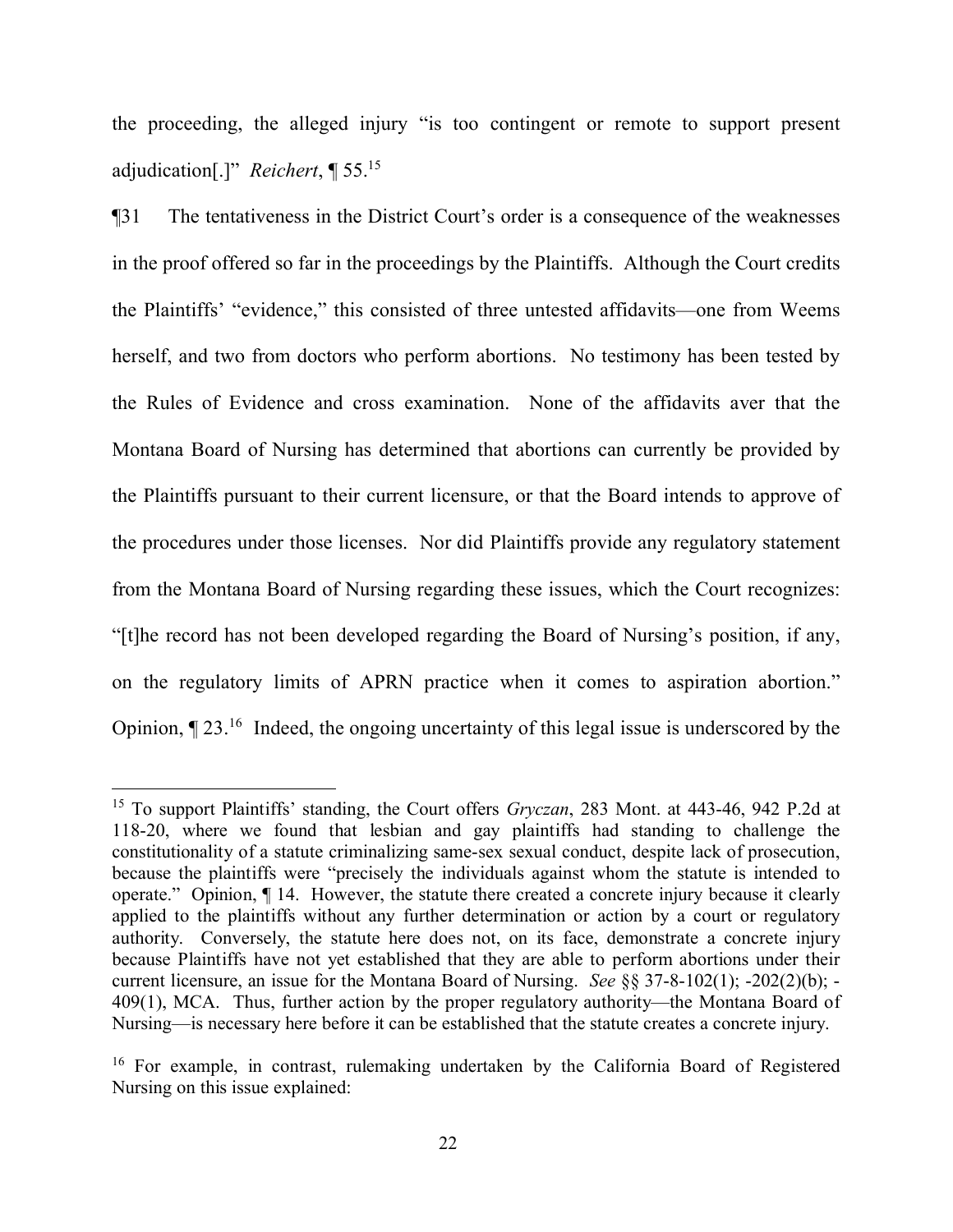District Court's acknowledgement of the possibility that Weems could provide abortion services outside of APRN scope of practice, which would then subject her to "discipline from the regulatory board charged with overseeing APRNs—the Montana Board of Nursing."

¶32 Rather than providing evidence from the Board of Nursing, one of Plaintiffs' main arguments is that APRNs can provide some types of abortions as safely and competently as doctors, and that prohibiting them from doing so violates equal protection and a woman's right to privacy and procreative autonomy in Mont. Const. art. II, § 10.<sup>[17](#page-22-0)</sup> However, the determination of whether APRNs can safely and competently provide abortions is clearly a question for the Montana Board of Nursing, who govern the practice of APRNs in Montana, *see* §§ 37-8-102(1); -202(2)(b); -409(1), MCA, and have the requisite medical training and knowledge to make such a determination. In contrast, the court lacks both the authority and the proper medical knowledge and training to decide this issue. As the District Court correctly noted, "[a]uthority to set and enforce

 $\overline{a}$ 

Board of Registered Nursing Initial Statements of Reasons (Amended) 1, https://www.rn.ca.gov/pdfs/regulations/isor14635-a.pdf (last visited Apr. 3, 2019).

In order to perform an abortion by aspiration techniques pursuant to Section 2253 and 2725.4 of the Business and Professions Code (Section 2725.4), a person with a license or certificate to practice as a nurse practitioner or a certified nurse-midwife shall complete training recognized by the Board. The proposed regulatory action will set forth parameters in order to comply with Section 2725.4.

<span id="page-22-0"></span><sup>&</sup>lt;sup>17</sup> Similarly, Plaintiff Weems argues she can safely and competently distribute mifepristone and misoprostol, drugs used for medication abortions, because she has prescription authority from the Board of Nursing and a U.S. Drug Enforcement Authority (DEA) license. Weems attested that she could independently distribute mifepristone and misoprostol prior to moving to Montana, and that mifepristone and misoprostol are not controlled substances and carry less danger than controlled substances. However, these assertions are premised upon Weems' opinions. Instead, for purposes of litigation, they should be determined by the proper regulatory authority.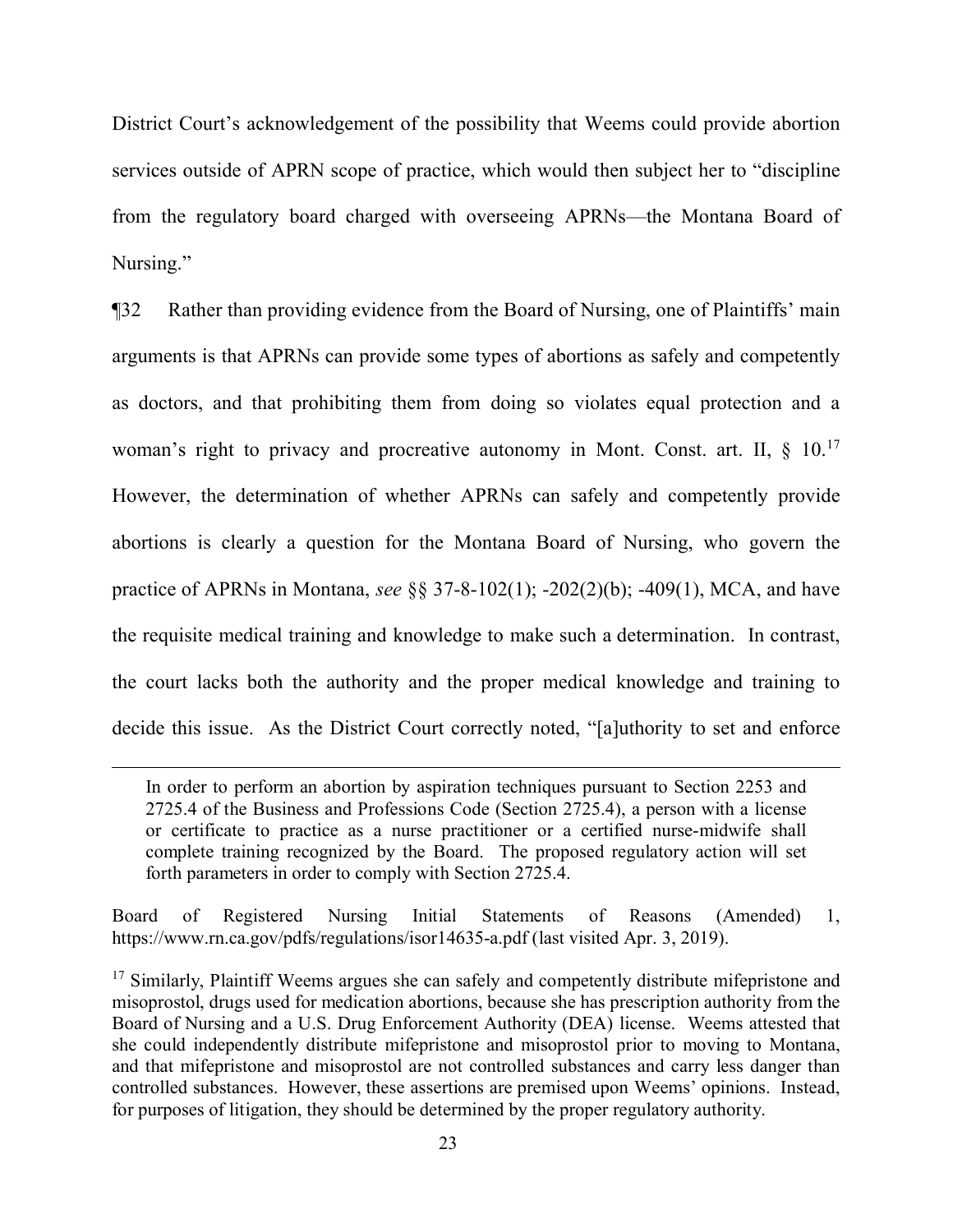competency requirements for APRNs has been delegated by the legislature to the Board of Nursing." Thus, the Board of Nursing is the proper authority to determine whether APRNs may perform abortions in Montana.

¶33 The law governing this issue is as follows. The State of Montana has "police power by which it can regulate for the health and safety of its citizens." *Wiser*, ¶ 19; *see also State v. Skurdal*, 235 Mont. 291, 293-94, 767 P.2d 304, 306 (1988). Accordingly, in order to "safeguard life and health," a person practicing or offering to practice either professional nursing or practical nursing in Montana must "submit evidence that the person is qualified to practice and is licensed[.]" Section 37-8-101(1)-(2), MCA. In Montana, the licensing requirements, competency requirements, and scope of practice for nurses is determined by the Montana Board of Nursing. Sections 37-8-102(1); - $202(2)(b)$ ;  $-409(1)$ , MCA. The general scope of practice for APRNs in Montana is governed by Mont. Admin. R. 24.159.1406. This regulation provides, in relevant part, that "[t]he APRN licensed in Montana may only practice in the role and population focus in which the APRN has current national certification[,]" and also provides a listing of general medical services that APRNs can provide. Whether this listing includes abortion services, and what kinds of abortion services, is clearly debatable.

¶34 Given that the Legislature has enacted specific legislation regarding abortion services, courts should not have to guess about whether licensure through the Board of Nursing authorizes the services, and it is incumbent upon the Plaintiffs to demonstrate that their practice has been legally restricted. Having yet failed to do so, the Plaintiffs are aided by the Court. Going beyond the District Court's conjecture that the Board of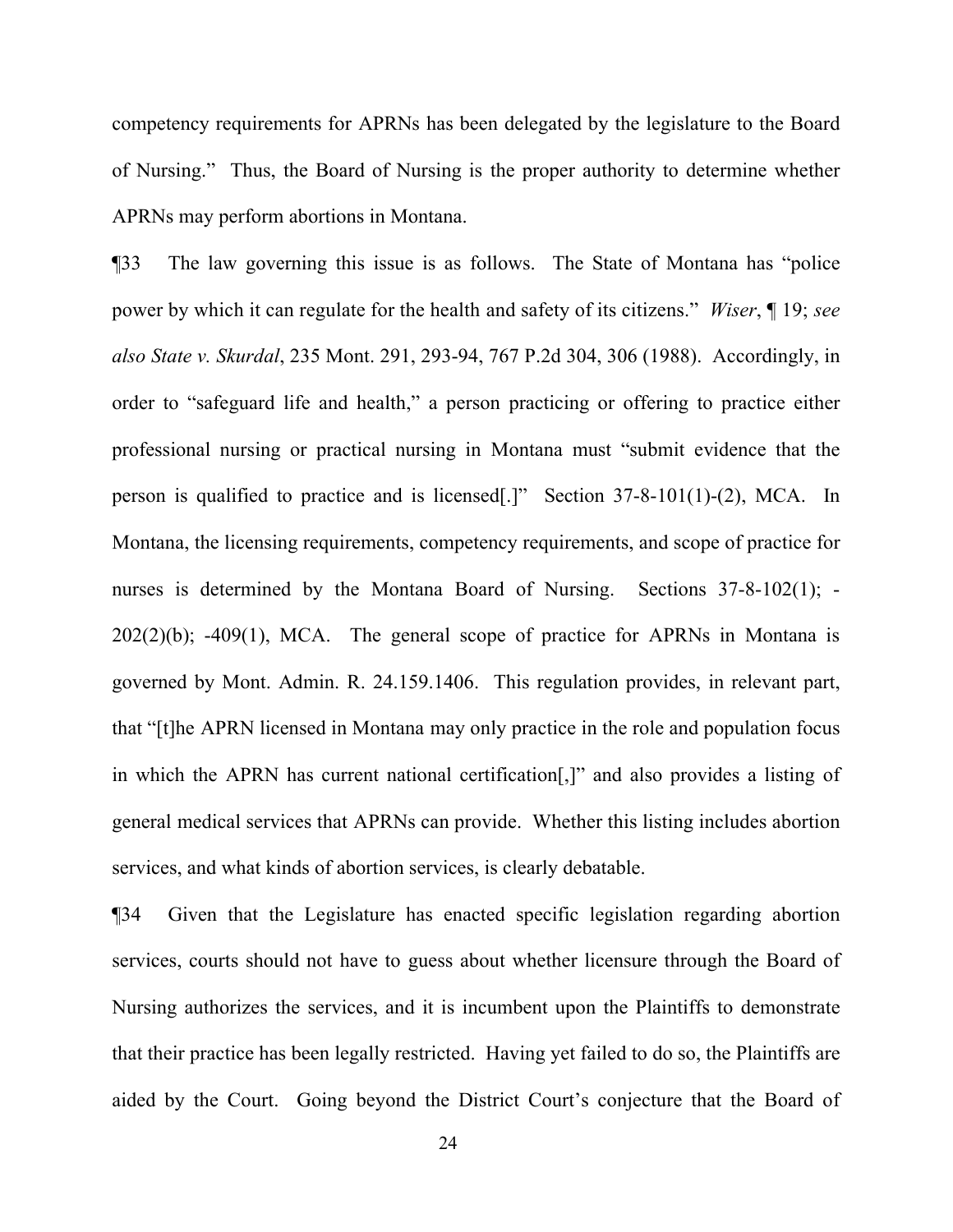Nursing will conclude in the future that abortion services can be provided pursuant to their licensure, the Court concludes that Plaintiffs have "just[ified] their claim" of what the law is, simply on the basis of the "allegations" in their Complaint and affidavits. Opinion, ¶¶ 13, 23. Although the Court cites subsection (2) of § 27-19-201, MCA, as the basis for the preliminary injunction, that provision does not authorize enjoinment of a statute in prevention of "irreparable injury" before the parties establish as a matter of law that the challenged statute applies to them, or by merely "justify[ing] their claim." Opinion, ¶ 23. Preliminary injunctions are to be issued to "preserve the *status quo* and to minimize the harm to all parties pending full trial[.]" *Yockey v. Kearns Props., LLC*, 2005 MT 27, ¶ 18, 326 Mont. 28, 106 P.3d 1185 (citing *Porter v. K & S Partnership*, 192 Mont. 175, 183, 627 P.2d 836, 840 (1981) (emphasis in original). Despite the Plaintiffs not yet establishing that abortion procedures are authorized by their licensure, the Court here overturns the status quo and enjoins longstanding, lawfully enacted legislation, which is entitled to a presumption of constitutionality.

¶35 It seems the Court has not considered that "[t]he constitutionality of a legislative enactment is prima facie presumed, and every intendment in its favor will be presumed, unless its unconstitutionality appears beyond a reasonable doubt. The question of constitutionality is not whether it is possible to condemn, but whether it is possible to uphold the legislative action . . ." *Powell v. State Compensation Ins. Fund*, 2000 MT 321, ¶ 13, 302 Mont. 518, 15 P.3d 877 (citing *Stratemeyer v. Lincoln County*, 259 Mont. 147, 150, 855 P.2d 506, 508-09 (1993)). "Every possible presumption must be indulged in favor of the constitutionality of a legislative act. . . . The *party challenging a statute*